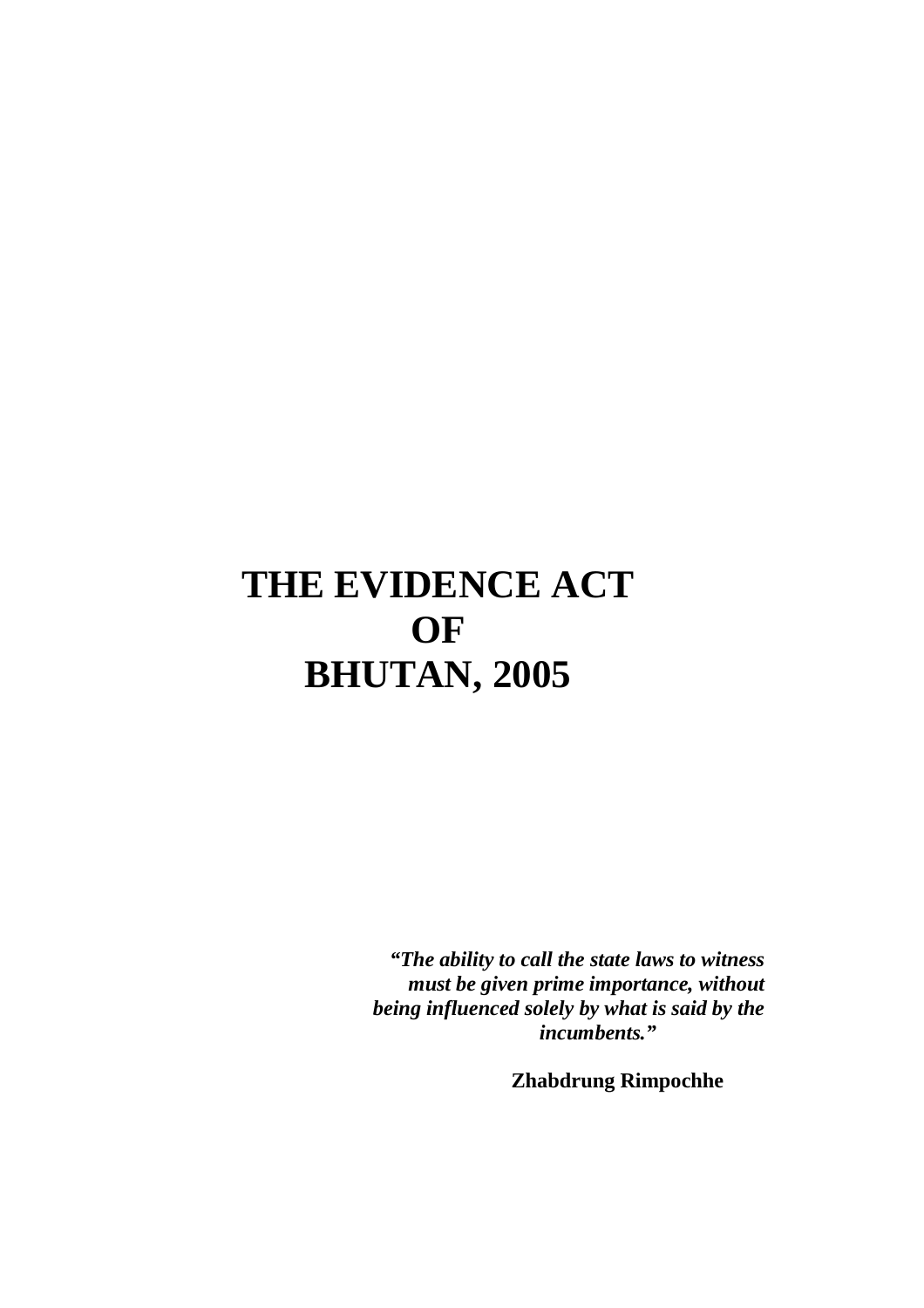## THE EVIDENCE ACT OF BHUTAN, 2005

| <b>CHAPTER 4 </b> |  |
|-------------------|--|
|                   |  |
|                   |  |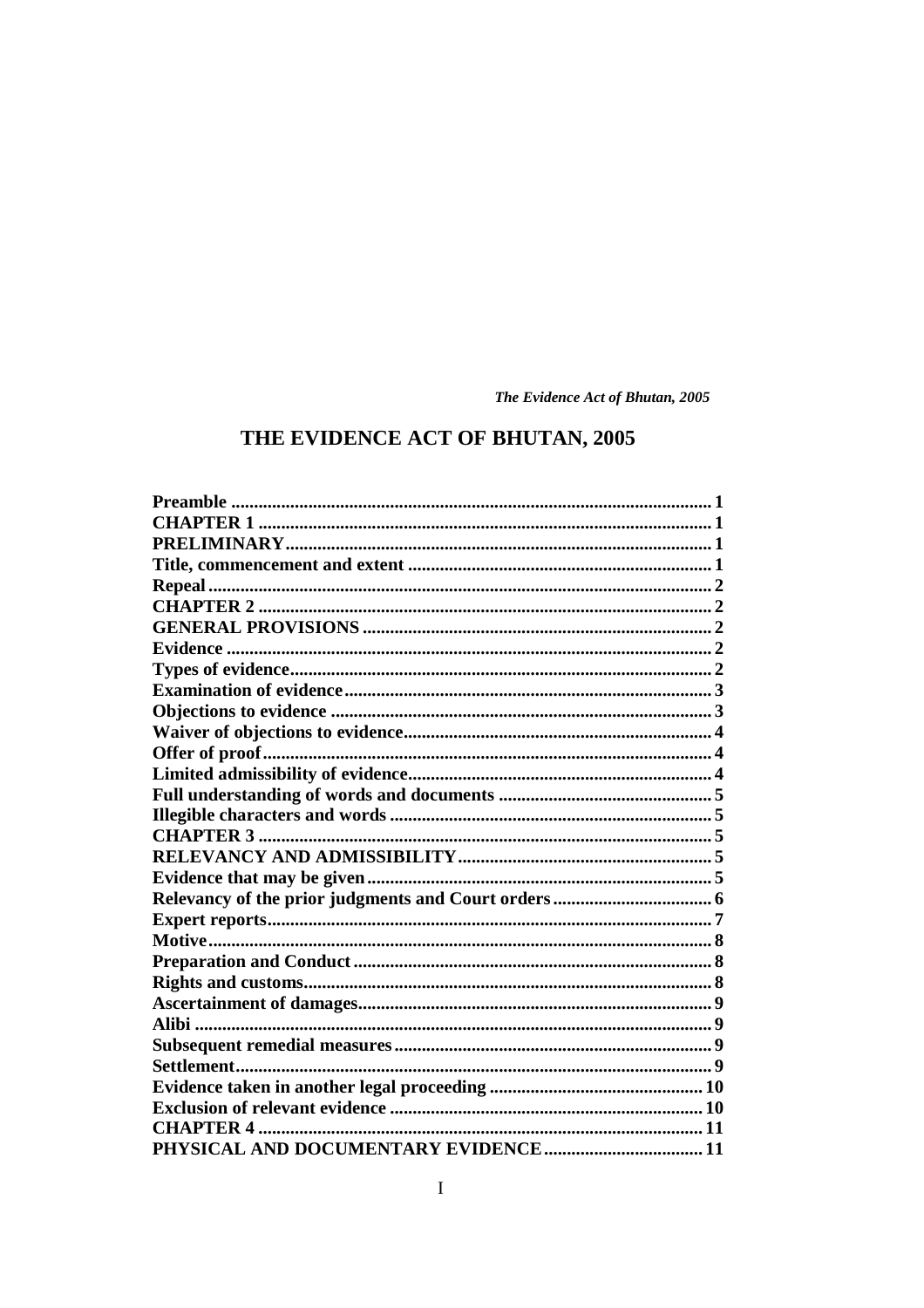| Impeachment of a witness by a prior inconsistent statement 19     |  |
|-------------------------------------------------------------------|--|
| Impeachment of a witness by evidence of conviction of a crime 20  |  |
| Admissibility of evidence showing conviction of a defendant  20   |  |
| Evidence of a victim's sexual behaviour in a sexual misconduct 21 |  |
|                                                                   |  |
| <b>CHAPTER 6 </b>                                                 |  |
|                                                                   |  |
|                                                                   |  |
|                                                                   |  |
|                                                                   |  |
|                                                                   |  |
|                                                                   |  |
|                                                                   |  |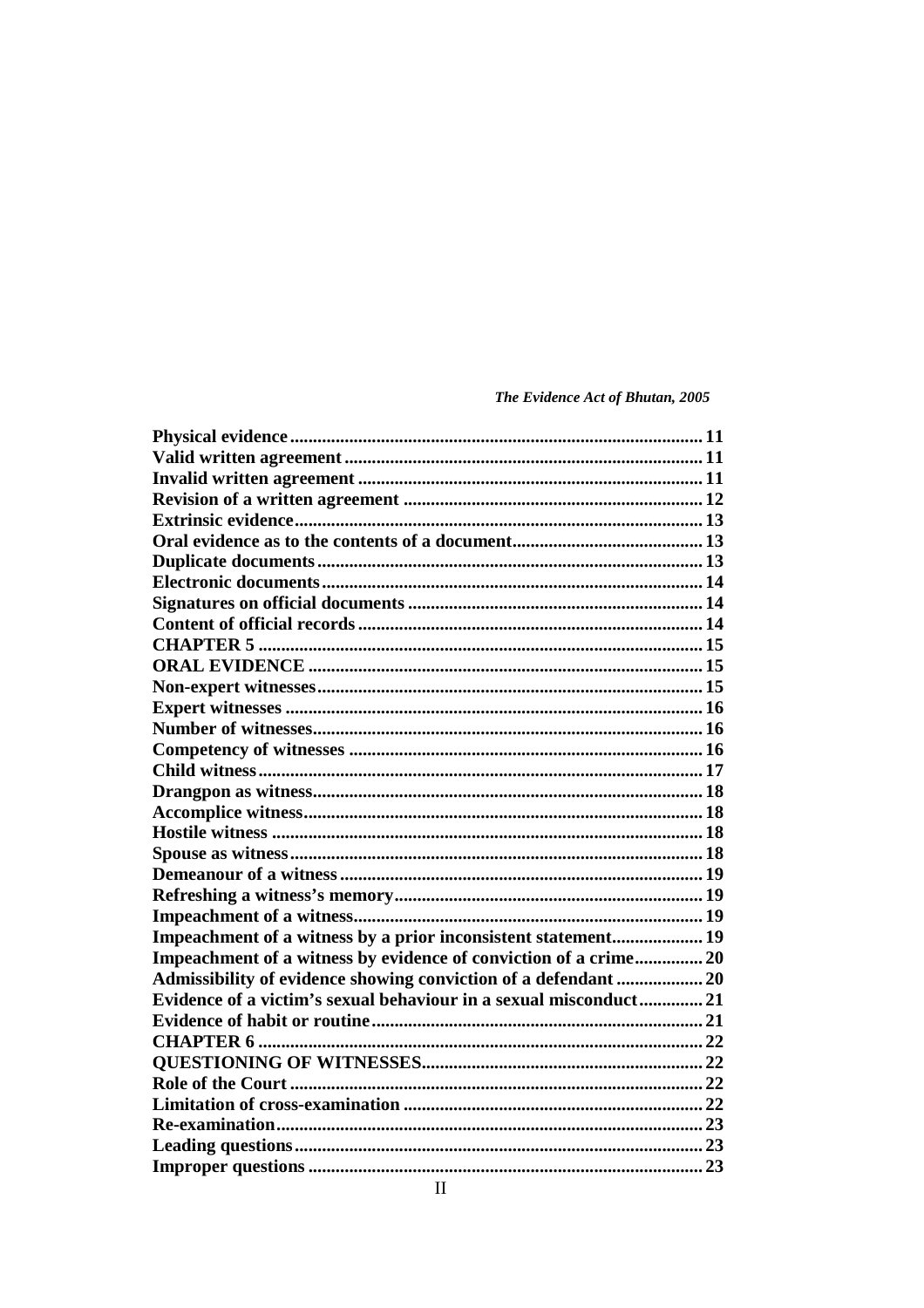| Presumption as to persons, who have not been heard of for nine years or |  |
|-------------------------------------------------------------------------|--|
|                                                                         |  |
| Adverse presumption, when evidence is not produced34                    |  |
|                                                                         |  |
|                                                                         |  |
|                                                                         |  |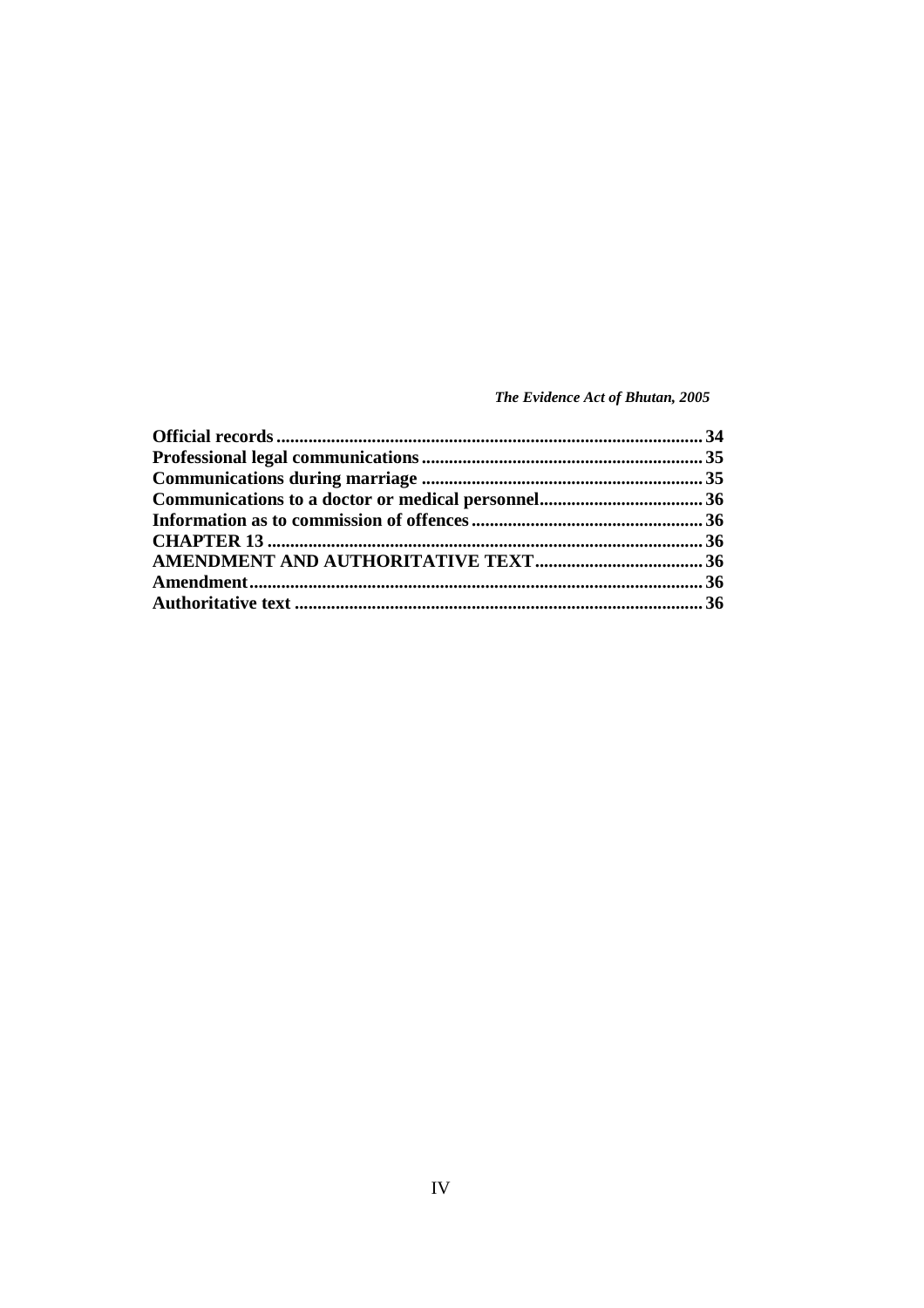#### **THE EVIDENCE ACT OF BHUTAN, 2005**

#### **Preamble**

In obedience to His Majesty the Druk Gyalpo Jigme Singye Wangchuck's vision for enlightened laws to pursue justice "no person shall be convicted on the basis of suspicion, doubt or hearsay until the charges are proven and supported by witnesses or evidences", and to consolidate the Law of Evidence, it is hereby enacted as follows:

## **CHAPTER 1 PRELIMINARY**

#### **Title, commencement and extent**

- 1. This Act shall:
	- (a) Be called the Evidence Act of Bhutan, 2005;
	- (b) Come into force on the Twenty Eighth Day of the Ninth Month of the Wood Bird Year, which corresponds to the Twenty Ninth Day of Eleventh Month of the Year 2005; and
	- (c) Extend to legal proceedings in any Royal Court of Justice in the Kingdom of Bhutan.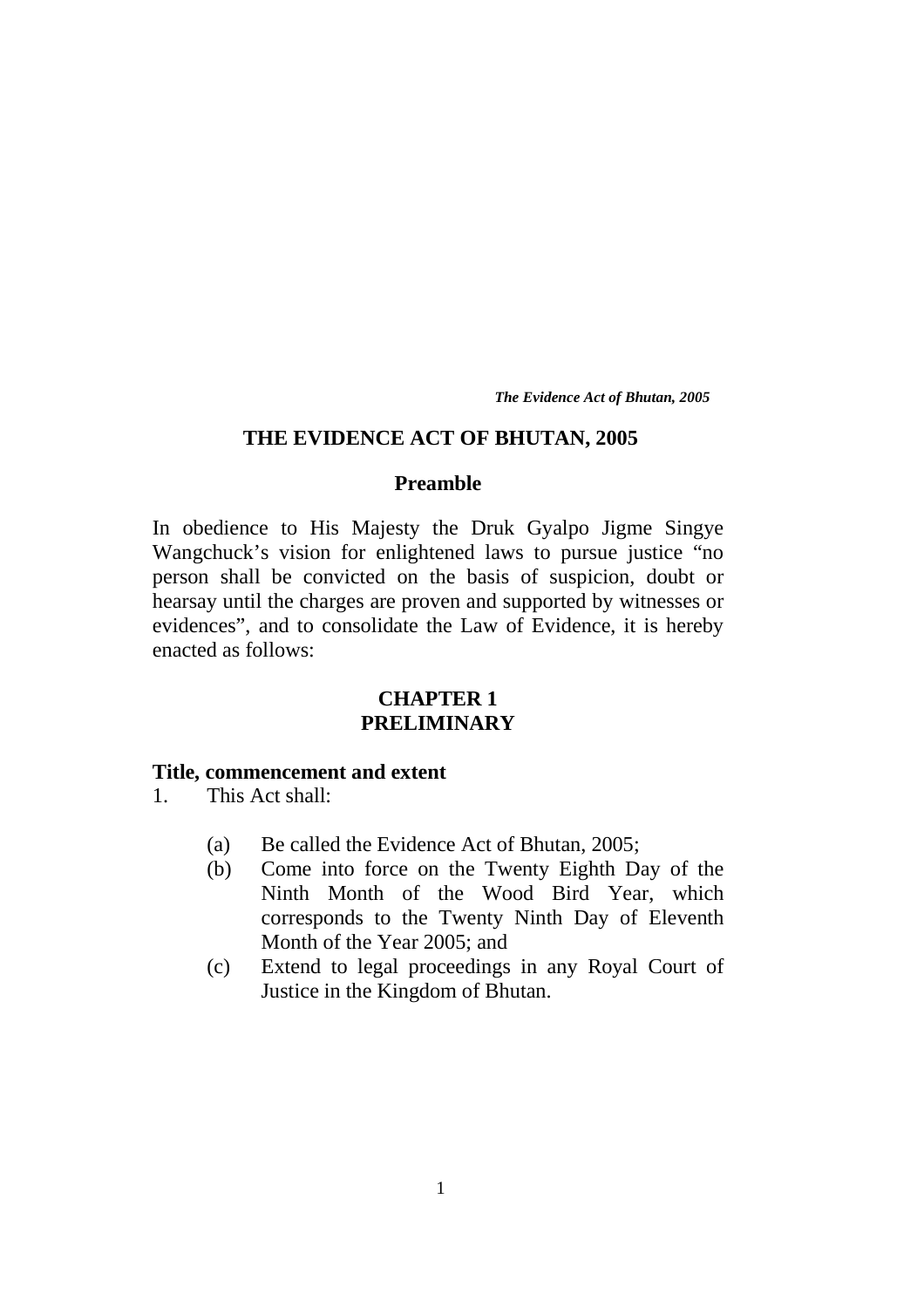## **Repeal**

2. The following provisions of laws in force are hereby repealed: Sections DA-1.7, 2.12, 3.6, 3.7, 3.8, 3.9, 3.11, 3.12, 3.13 and 3.14 of the Thrimzhung Chhenmo, 1959.

## **CHAPTER 2 GENERAL PROVISIONS**

## **Evidence**

3. Evidence means all types of proof or probative matter presented and permitted by the Court at a legal proceeding by the act of the parties or required by the Court on its own through the medium of witnesses, documents inclusive of electronic records and physical evidence in relation to matters under inquiry.

## **Types of evidence**

- 4. Evidence shall be categorized into the following types:
	- (a) Testimonial;
	- (b) Documentary including electronic records;
	- (c) Physical; and
	- (d) Expert opinion.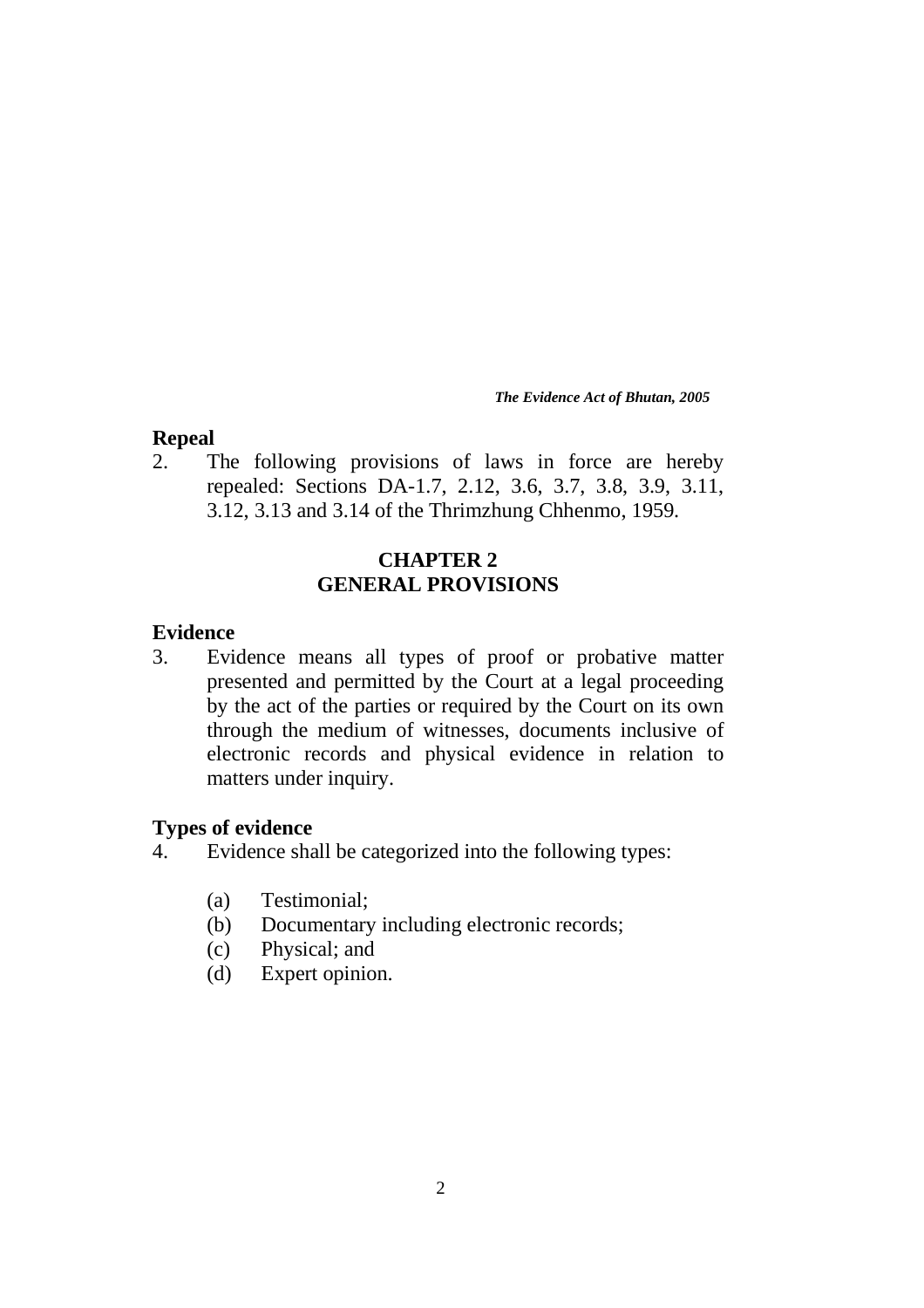- 5. Evidence may be:
	- (a) Direct; or
	- (b) Circumstantial or indirect.

## **Examination of evidence**

- 6. Evidence may be examined by the:
	- (a) Plaintiff or prosecutor;
	- (b) Defendant or victim;
	- (c) Witnesses; and
	- (d) Court.

## **Objections to evidence**

- 7. If a party believes that any evidence, including oral, physical, or documentary is improper under the Evidence Act, then that party shall at the time the evidence is given or sought to be given, state the grounds why the evidence is improper with specific reference to the applicable section of the Evidence Act.
- 8. When a party objects to evidence, the Court shall rule whether the evidence can be given or not and may hear arguments from either party on whether the evidence is admissible or not.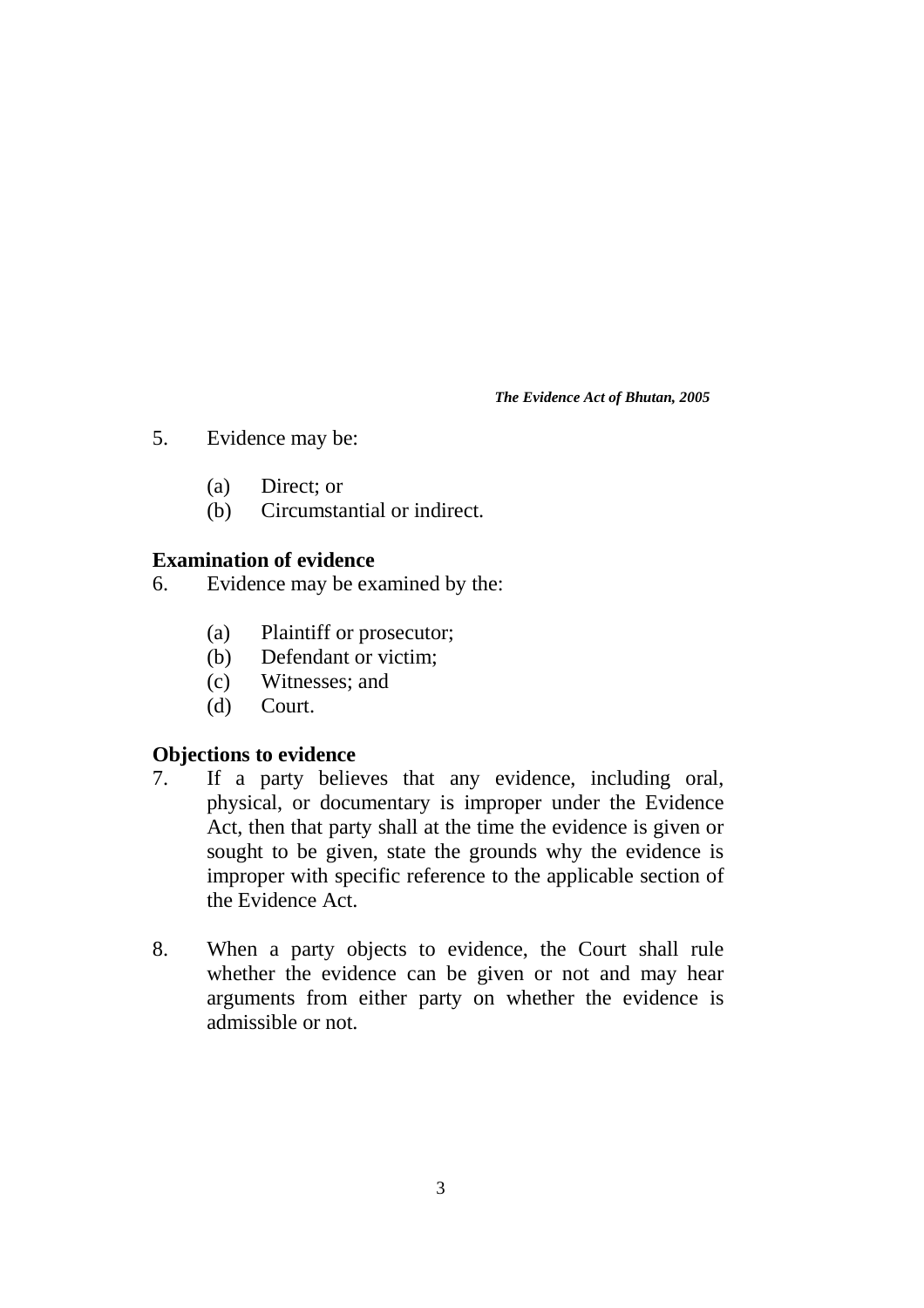## **Waiver of objections to evidence**

9. If a party fails to object to evidence at the time it is introduced, then that party shall be deemed to have waived the right to object to the admission of that evidence thereafter and on any appeal.

## **Offer of proof**

10. If a party believes that the Court wrongfully refused to admit evidence, then that party shall at the time the Court rules against admissibility, state the type of evidence excluded and what the evidence consisted and would have proved.

## **Limited admissibility of evidence**

11. When evidence that is admissible as to one party or for one purpose but not admissible as to another party or for another purpose is admitted, the Court, upon request of a party or on its own, shall have the discretion to restrict the evidence to its proper scope and instruct the parties accordingly.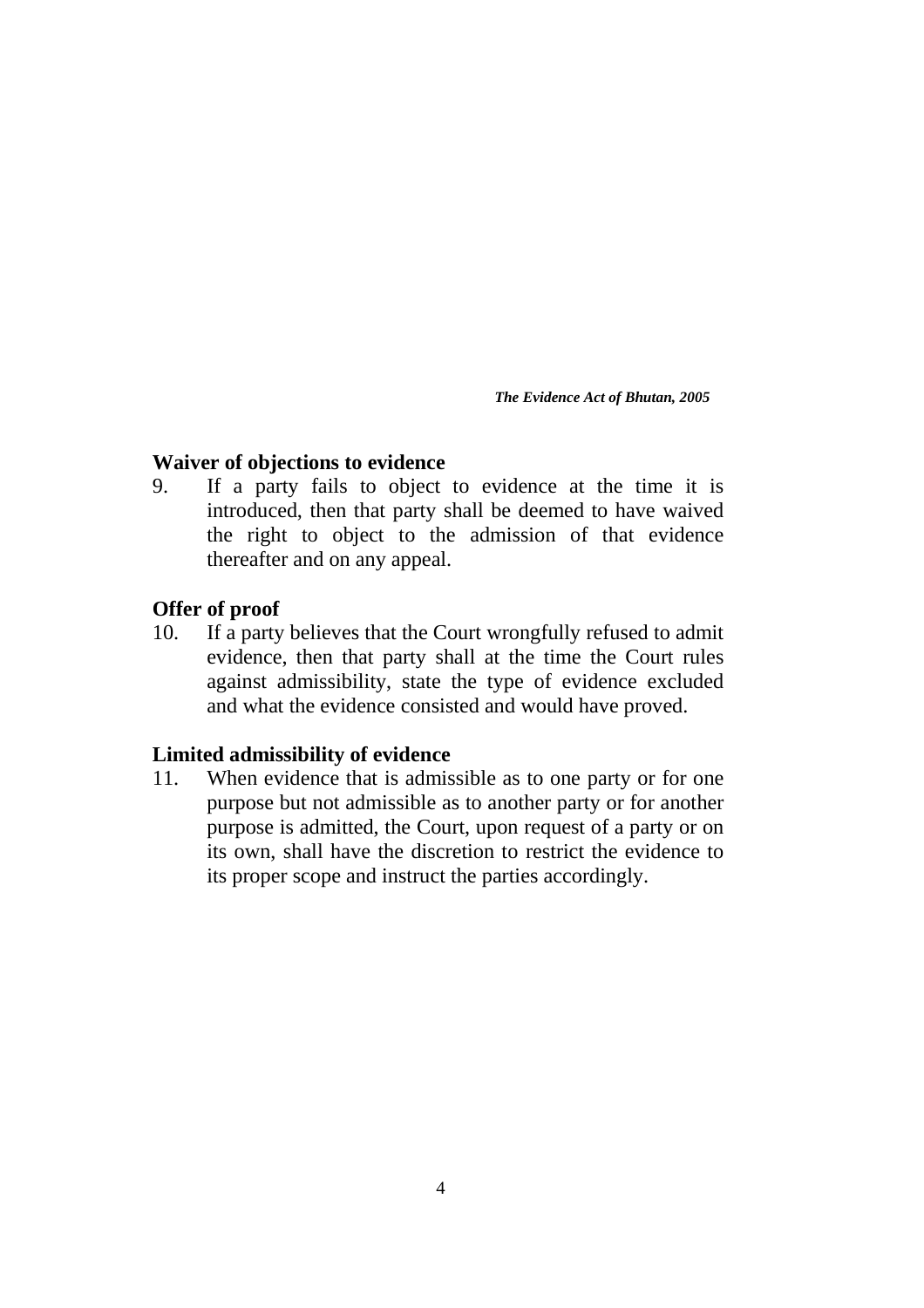## **Full understanding of words and documents**

12. Evidence shall be given of so much and no more of a statement, conversation, or document as the Court considers necessary to provide a full understanding of the nature and effect of the statement, conversation or document and with respect to a statement of conversation, the circumstances under which it was made or took place.

## **Illegible characters and words**

- 13. Evidence may be given to show the meaning of the following:
	- (a) Illegible or not commonly intelligible characters;
	- (b) Foreign, obsolete, technical, local or provincial expressions;
	- (c) Abbreviations; or
	- (d) Words used in a peculiar manner.

## **CHAPTER 3 RELEVANCY AND ADMISSIBILITY**

## **Evidence that may be given**

- 14. Evidence may be given in any legal proceeding of every fact in issue (i.e., the points of facts for determination in a case) and of every other fact and circumstance which does the following:
	- (a) Proves a fact in issue;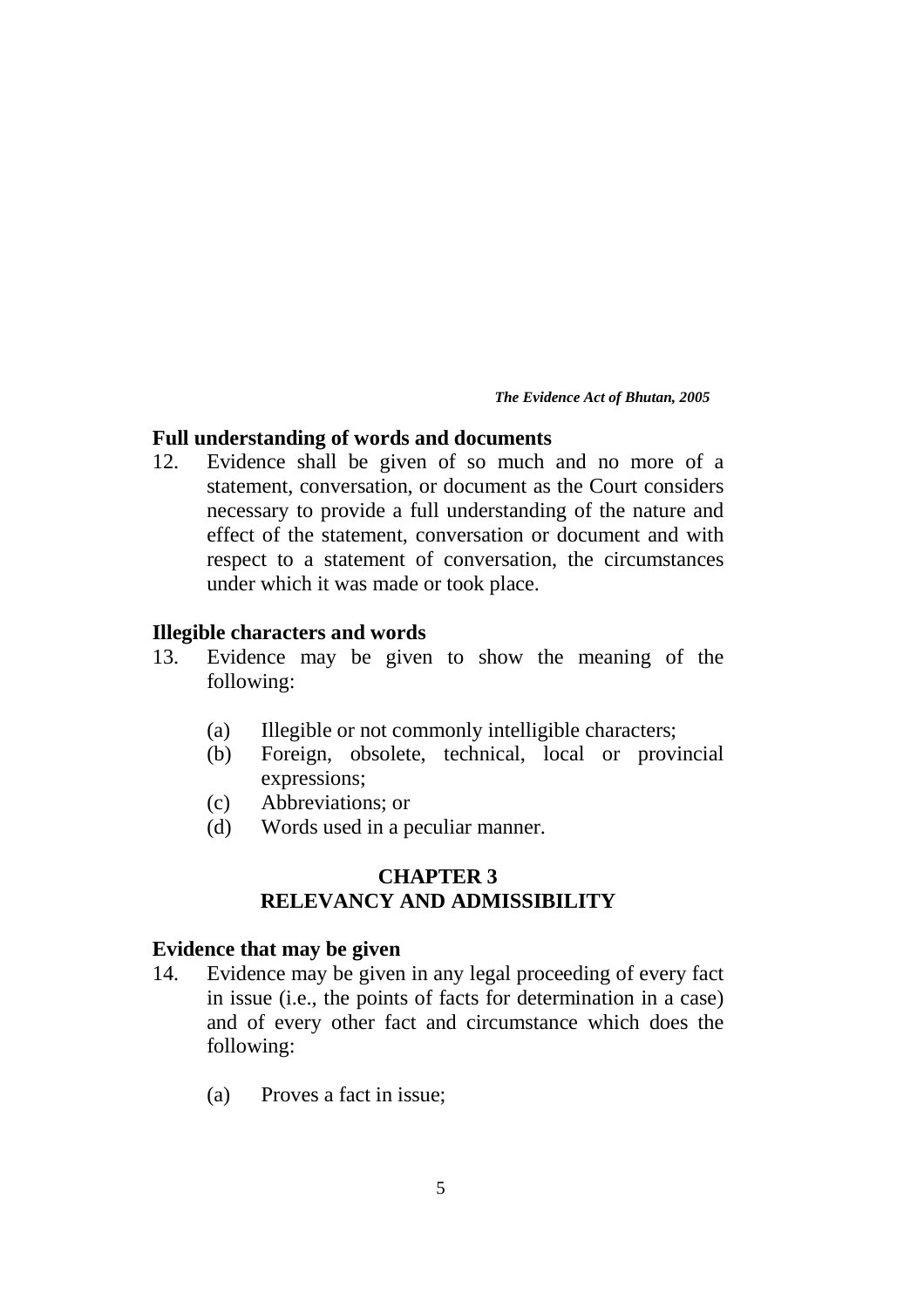- (b) Disproves a fact in issue; or
- (c) Rationally renders the existence of a fact in issue probable or improbable.

## **Relevant facts**

- 15. Evidence may be given in a legal proceeding of facts that are connected with a fact in issue.
- 16. A fact though not in issue is relevant, if it forms part of the same transaction as the fact in issue.
- 17. A fact that is the cause and effect of a fact in issue or a relevant fact is relevant.
- 18. A fact that is necessary to explain or introduce a fact in issue or a relevant fact is relevant.

## **Relevancy of the prior judgments and Court orders**

- 19. The existence of any judgment or order from a Court about the same subject matter is a relevant fact, when it:
	- (a) Helps the Court to arrive at a correct conclusion as to a fact in issue or relevant fact; or
	- (b) The existence of the judgment or order is a fact in issue or relevant fact.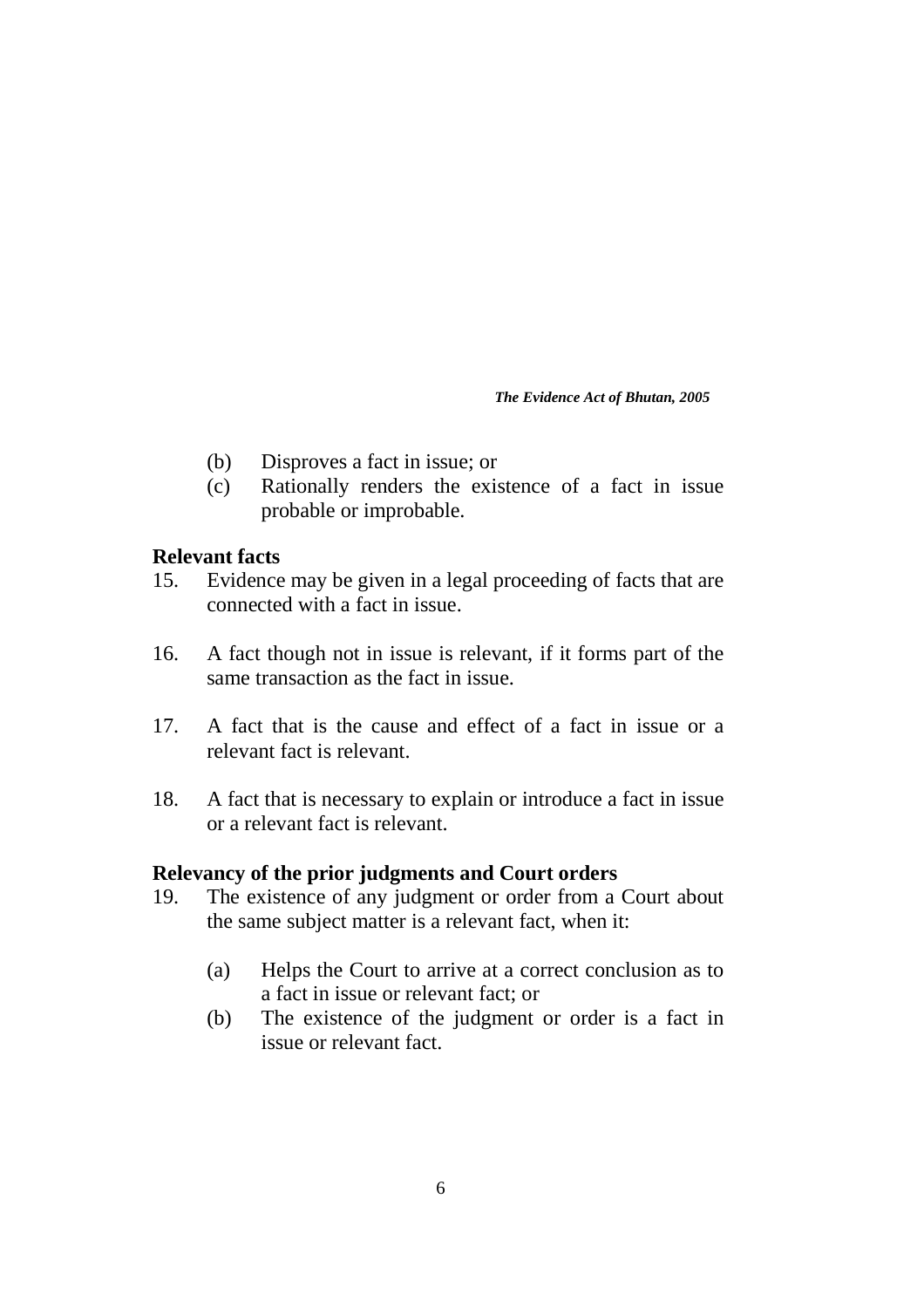- 20. Any party to a legal proceeding may challenge any judgment or order of a Court which is relevant or which is relied upon by showing that the judgment or order:
	- (a) Was delivered by a Court not competent to deliver it;
	- (b) Was obtained by fraud or collusion; or
	- (c) Is against the laws of the country.
- 21. Any judgment or order from a Court in the criminal proceeding shall not be relevant in the civil proceeding.

## **Expert reports**

- 22. An expert report shall be admissible as evidence in a legal proceeding, if the expert, who wrote the report, gives oral evidence in the proceeding.
- 23. If the expert, who wrote the report does not give oral evidence at the legal proceeding, then that expert's report shall be admissible with leave of Court after the Court examines:
	- (a) The content of the report;
	- (b) The reasons why the expert, who wrote the report is not giving oral evidence at the legal proceeding; and
	- (c) Any other circumstances that appear to the Court to be relevant and need to be considered in the interest of justice.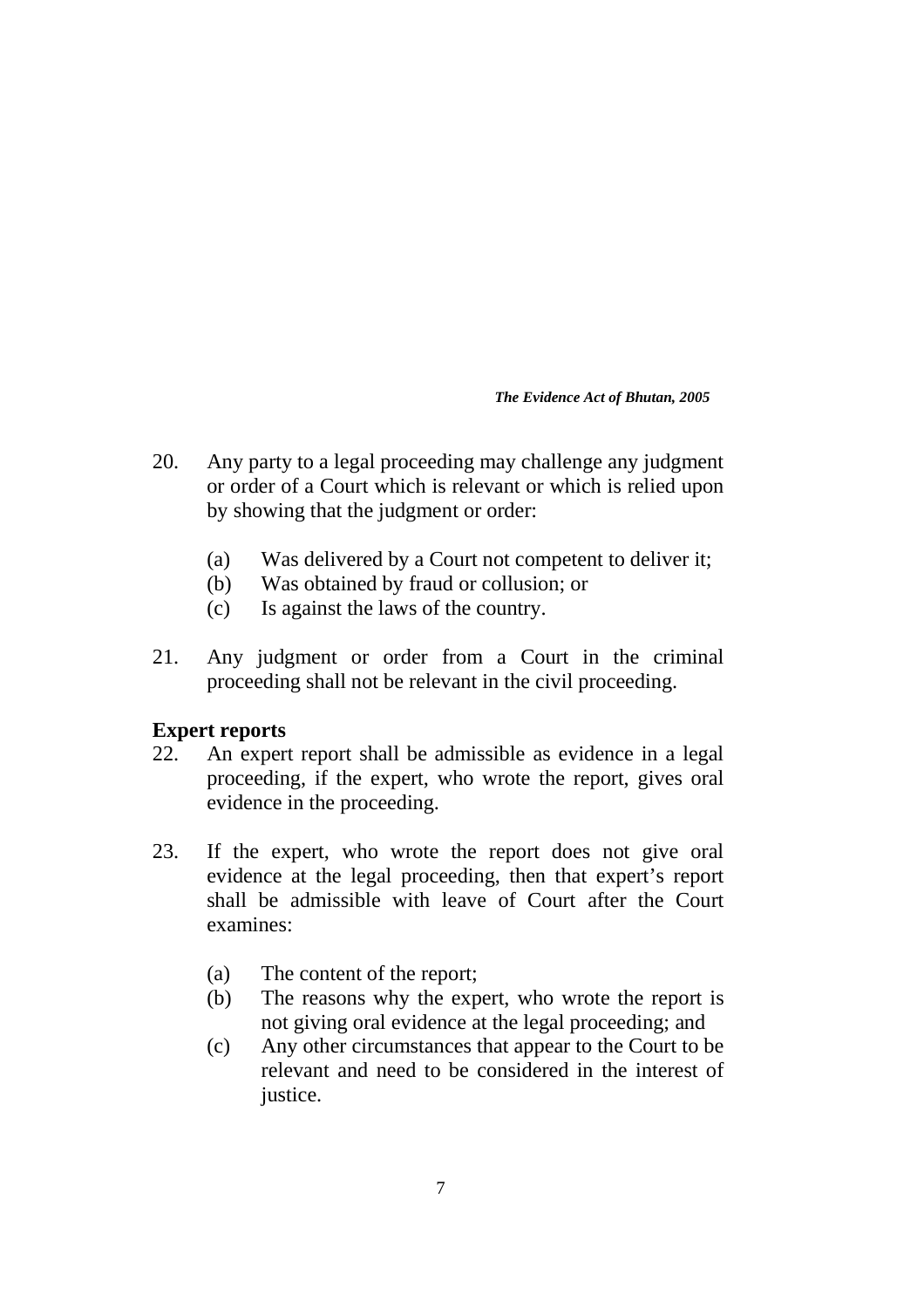## **Motive**

24. Any fact that establish the requisite intention or motive for any fact in issue or relevant fact are relevant and admissible.

## **Preparation and Conduct**

25. Any fact, which shows preparation or conduct of the defendant for any fact in issue or relevant fact, is relevant and admissible.

## **Rights and customs**

- 26. Where there is a question as to the existence of any right or custom, the following facts are relevant:
	- (a) Any transaction by which the right or custom in question was created, claimed, modified, recognized, asserted or denied or which is inconsistent with its existence;
	- (b) Particular instances in which the right or custom was claimed, recognized, or exercised or in which its exercise was disputed, asserted or departed; or
	- (c) Whether it conflicts with the laws of the country.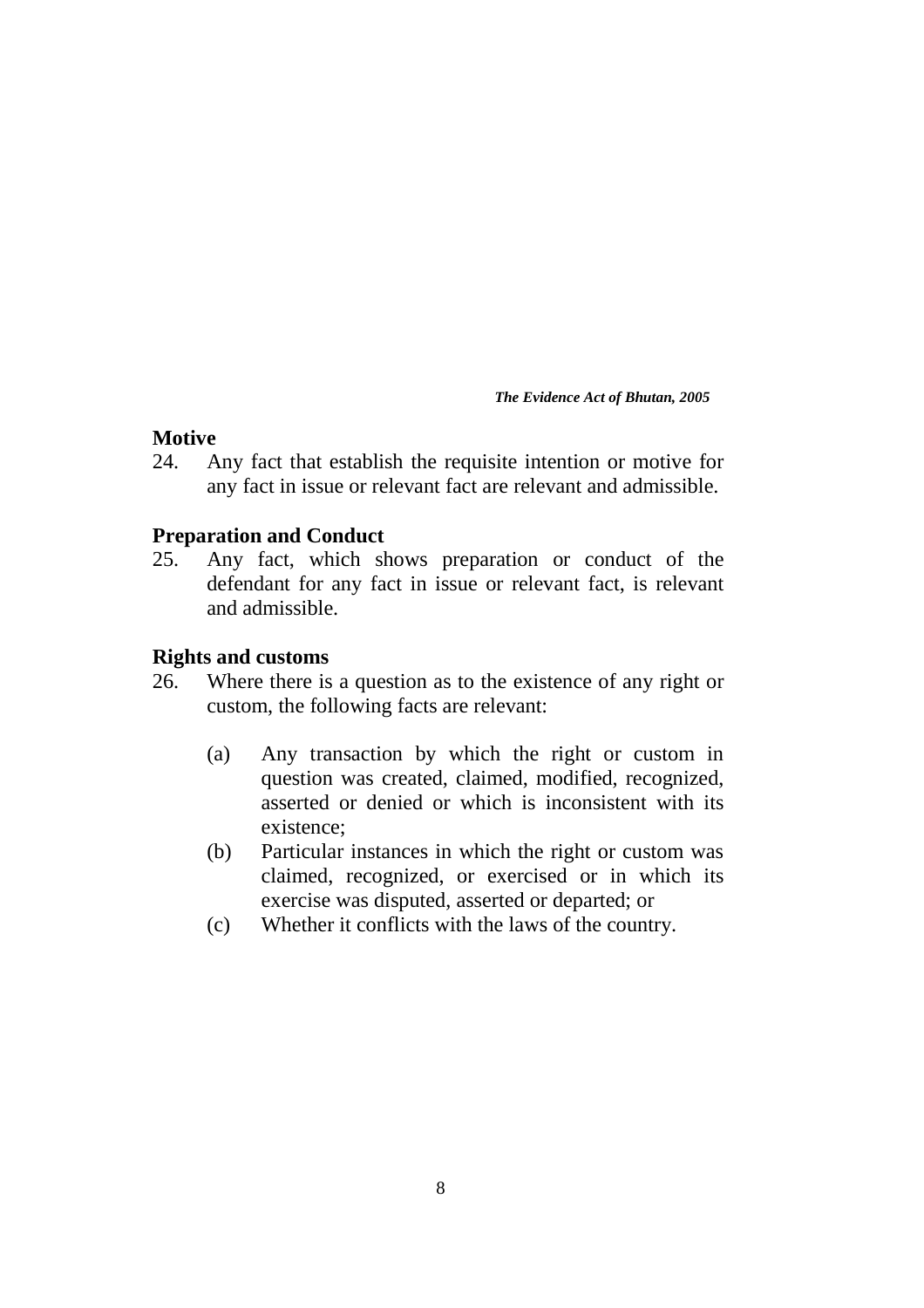## **Ascertainment of damages**

27. In cases in which damages may be awarded, facts tending to determine the amount of damages are relevant.

## **Alibi**

28. The claim that a person at a relevant time was in a different place than that which another person claims is relevant.

## **Subsequent remedial measures**

29. Evidence tendered after an injury or harm occurred that a party took certain actions to prevent the same injury or harm from occurring in the future shall not be admissible to show that the party is liable for the injury or harm originally caused.

## **Settlement**

30. Evidence about failed attempts to resolve a legal proceeding, all non accepted offers of settlement and statements made during negotiations are not admissible in a legal proceeding.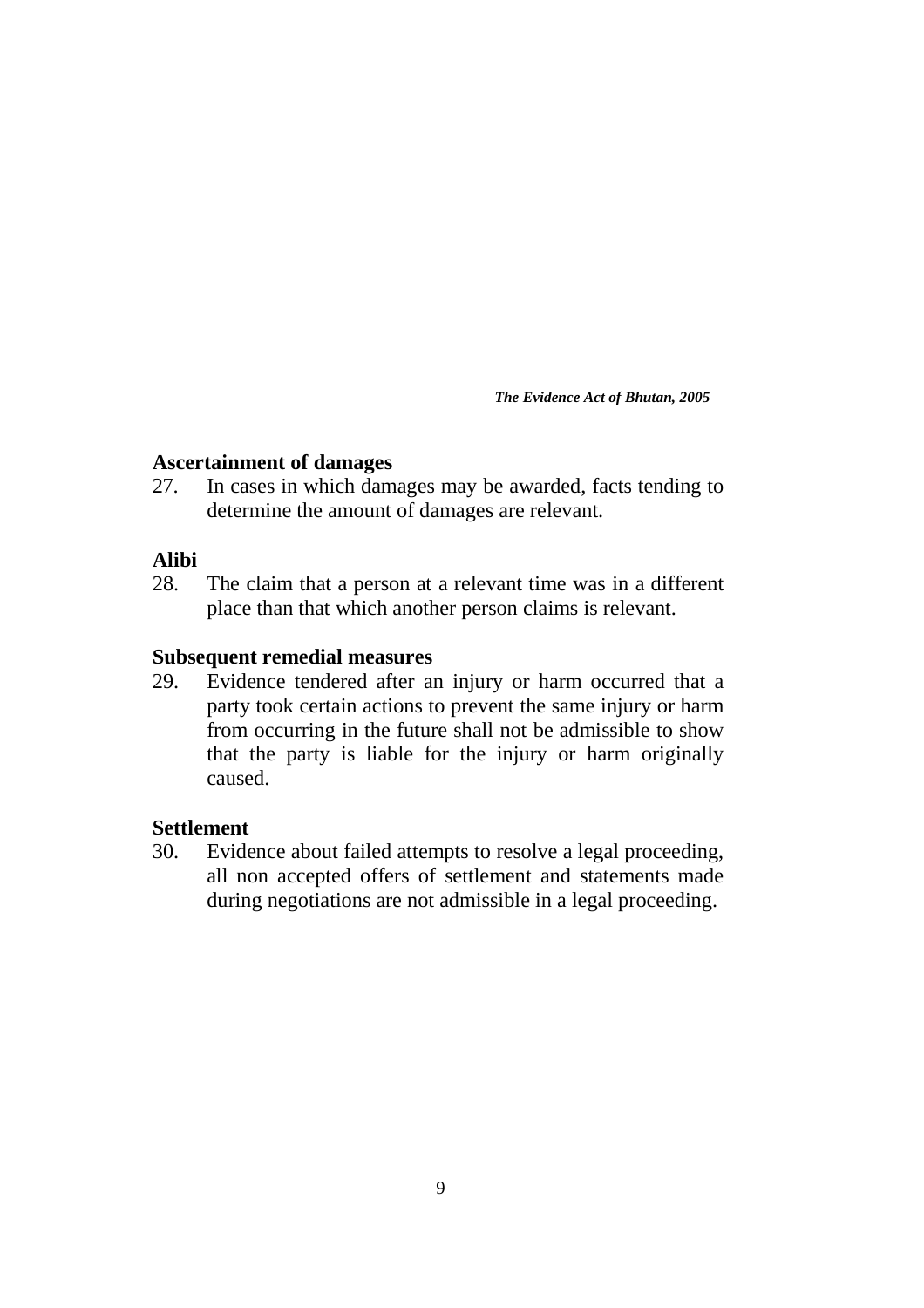## **Evidence taken in another legal proceeding**

31. The evidence given in one legal proceeding upon the issues raised in that proceeding may be relevant and be taken into consideration in another legal proceeding in which the same issues arise.

## **Exclusion of relevant evidence**

- 32. Although relevant, evidence may be excluded if:
	- (a) Its probative value is substantially outweighed by the danger of unfair prejudice;
	- (b) It could cause undue confusion of the issues;
	- (c) It could mislead the Court;
	- (d) It could cause undue delay or a waste of time; or
	- (e) It is cumulative.
- 33. No person's identification shall be revealed, if the person is the source of evidence or a witness to the issue and the Court believes that his identification needs to be protected.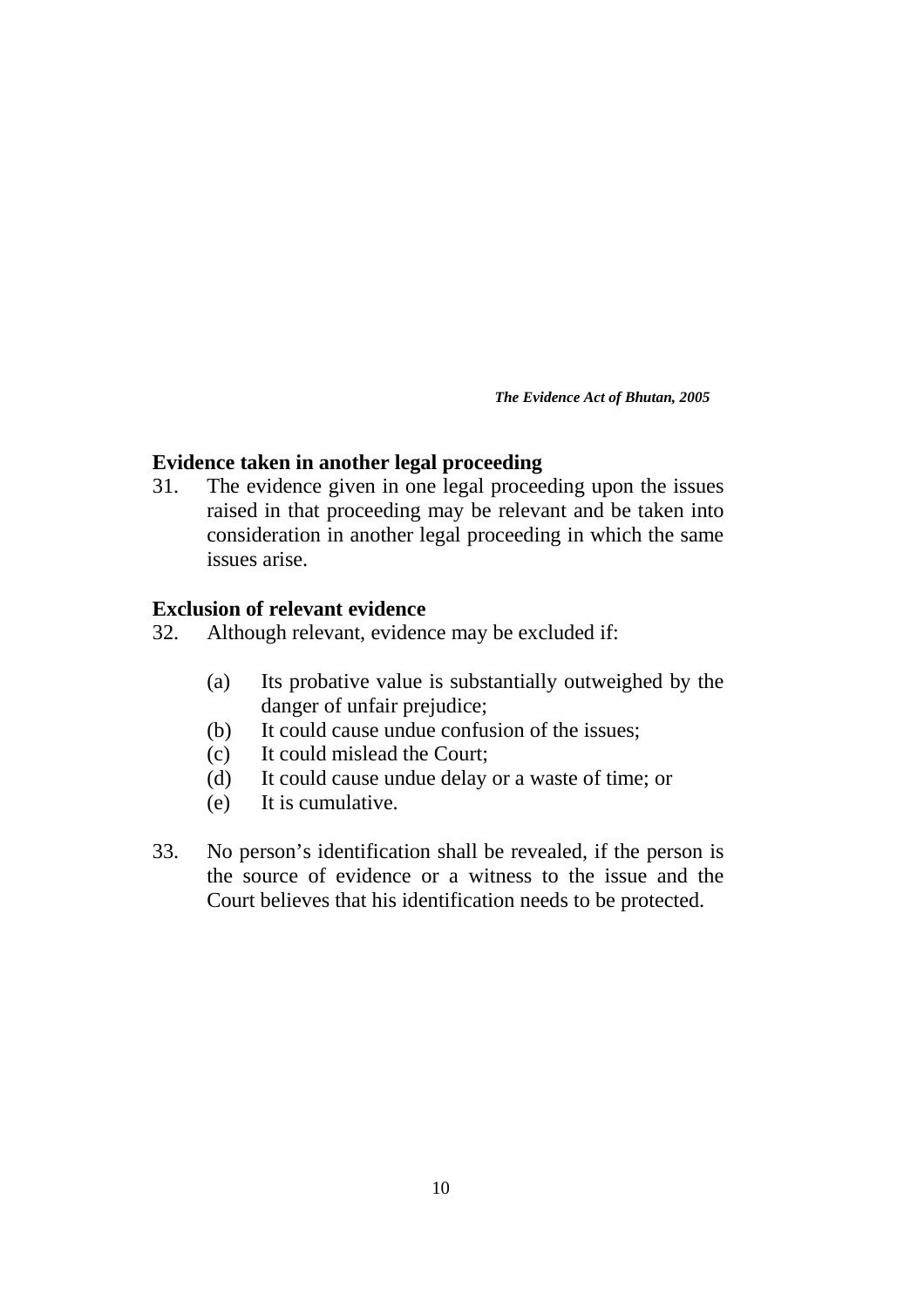## **CHAPTER 4 PHYSICAL AND DOCUMENTARY EVIDENCE**

## **Physical evidence**

34. Where there is physical evidence produced before the Court, other evidence shall not be admitted unless there is substantive and reasonable ground for such physical evidence to be untrue and irrelevant.

## **Valid written agreement**

- 35. A written agreement shall be valid, if it is:
	- (a) Made in the presence of one witness of each party;
	- (b) Signed by all parties or another person duly empowered by a legally binding writing in that behalf; and
	- (c) Legally executed with a legal stamp.

#### **Invalid written agreement**

- 36. A written agreement shall not be valid, if it:
	- (a) Has an erased word;
	- (b) Has an alteration which is not counter-signed by the parties executing the agreement;
	- (c) Has a defective seal or signature;
	- (d) Does not have the proper legal stamp;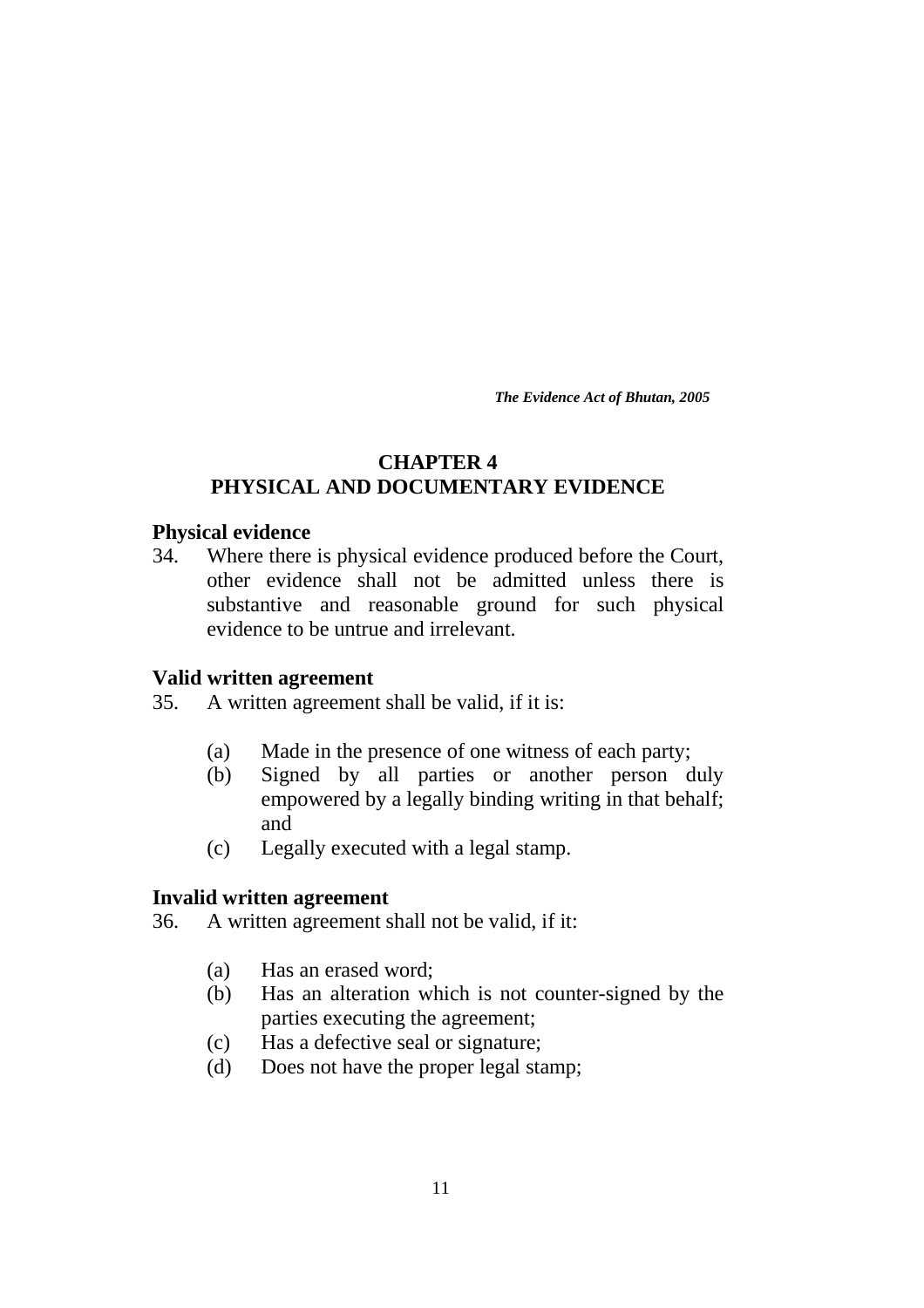- (e) Is entered into while a party was mentally unsound;
- (f) Is entered into while a party was under duress;
- (g) Is entered into by a party, who is a child;
- (h) Is objected to by any party in a Court within 10 days;
- (i) Is in breach of law;
- (j) Is executed to conceal an illegal act; or
- (k) Does not conform to any of the requirements for a valid written agreement as set forth in this Evidence Act.

## **Revision of a written agreement**

- 37. A revision to a written agreement shall be valid, when it fulfills the requirements for a valid written agreement as set forth in this Evidence Act.
- 38. If there is more than one written agreement executed between the same parties regarding the same subject matter then the last agreement shall be the valid written agreement.
- 39. If there is more than one written agreement between the different parties regarding the same subject matter then the prior agreement by date signed by the parties shall be the valid written agreement.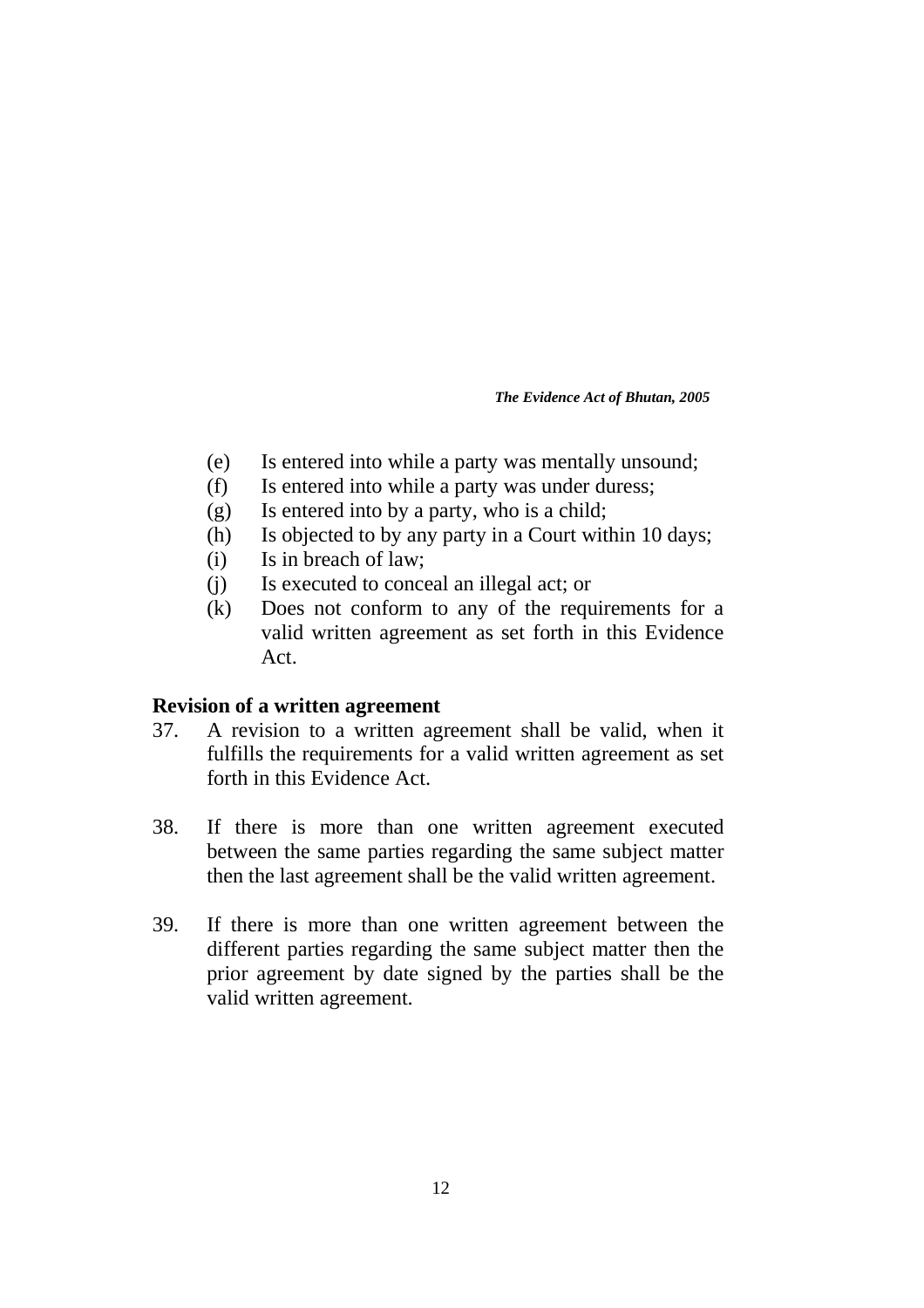## **Extrinsic evidence**

40. Extrinsic evidence to show the meaning of a document shall not be admitted, except, when a party demonstrates that the language in the document is ambiguous.

## **Oral evidence as to the contents of a document**

41. Oral evidence as to the contents of a document that is or could be produced in Court is not admissible unless and until the party proposing to prove the contents shows that the genuineness of the document is in question and the Court determines that oral evidence about the content of the document is not unduly prejudicial to a party and is in the interest of justice.

## **Duplicate documents**

- 42. A duplicate document is admissible to the same extent as an original unless:
	- (a) A genuine question is raised as to the authenticity of the original; or
	- (b) Under the circumstances, it would be unfair and prejudicial to a party to admit the duplicate in lieu of the original.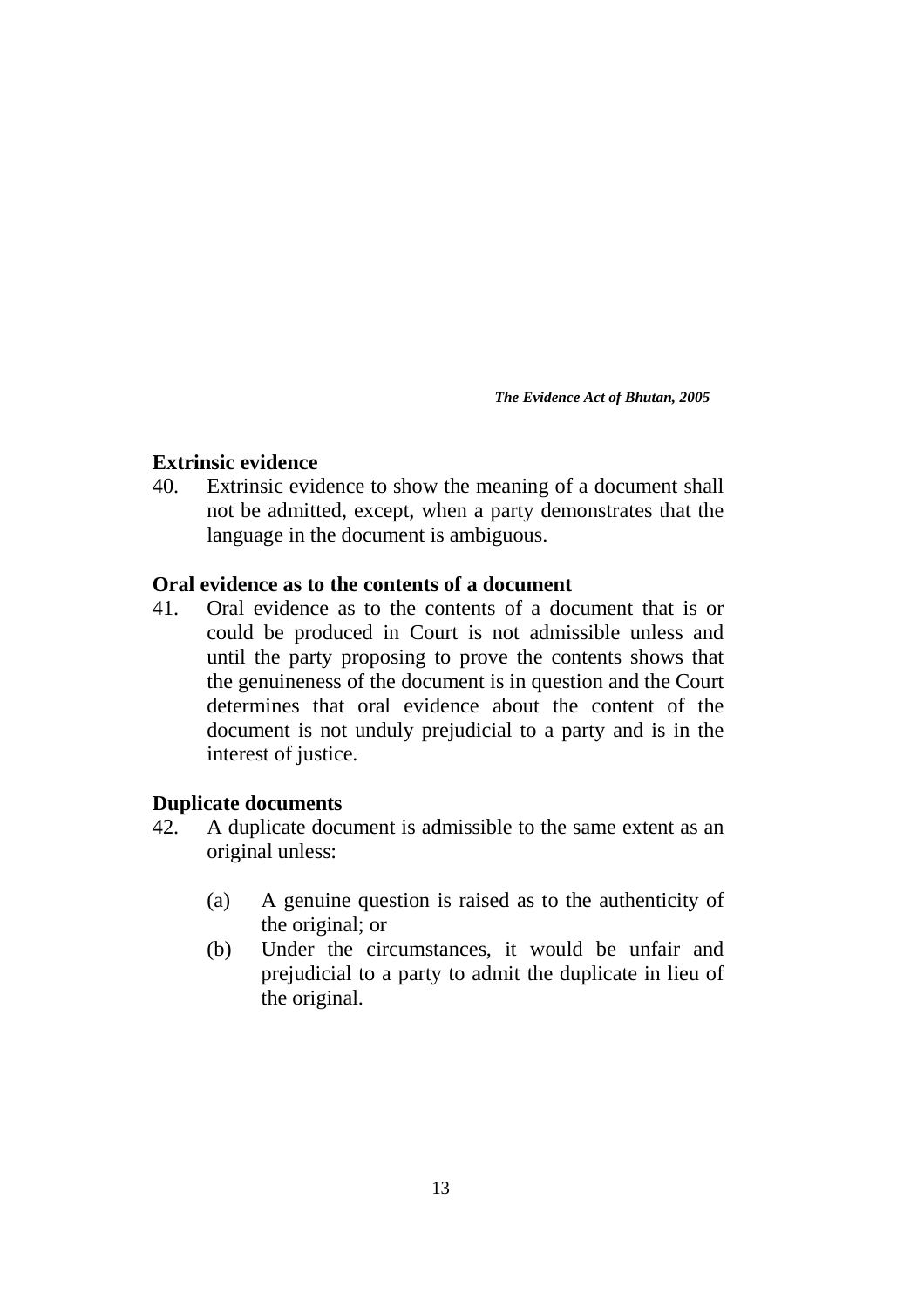## **Electronic documents**

43. An electronic document, including an electronic signature, is admissible to the same extent as a non-electronic document unless a genuine question is raised as to the security or integrity of the electronic document system by or in which the electronic document or electronic signature was recorded or stored.

## **Signatures on official documents**

44. No proof shall be required of the handwriting or signature of an official on an official document.

## **Content of official records**

45. The contents of an official record, including data compilations in any form, if otherwise admissible, may be proved by a copy certified as correct.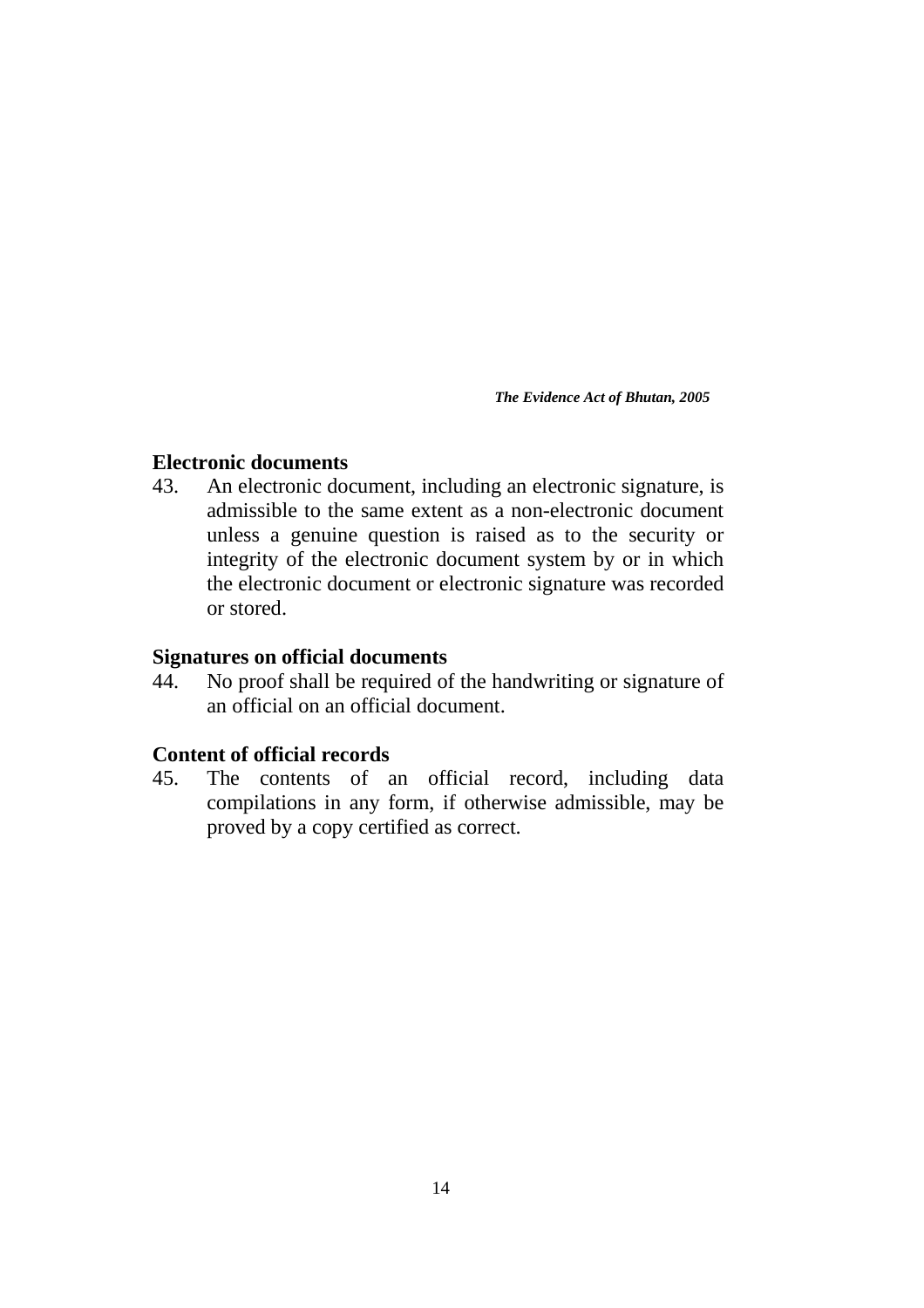## **CHAPTER 5 ORAL EVIDENCE**

#### **Non-expert witnesses**

- 46. Oral evidence from non-expert witness shall be based on personal knowledge, if it is:
	- (a) A fact which could be seen, it shall be the evidence of the witness, who says he saw it;
	- (b) A fact which could be heard, it shall be the evidence of the witness, who says he heard it;
	- (c) A fact which could be perceived by any sense or in any other manner, it shall be the evidence of the witness, who says he perceived it by that sense or in that manner; or
	- (d) An opinion or the grounds on which that opinion is held, it shall be the evidence of the person, who holds that opinion on those grounds provided that the opinions of experts expressed in any treatise commonly offered for sale, and the grounds on which such opinions are held, may be proved by the production of such treatises, if the author is dead**,** cannot be found, has become incapable of giving evidence or cannot be called as a witness without an amount of delay or expense that the Court regards as unreasonable.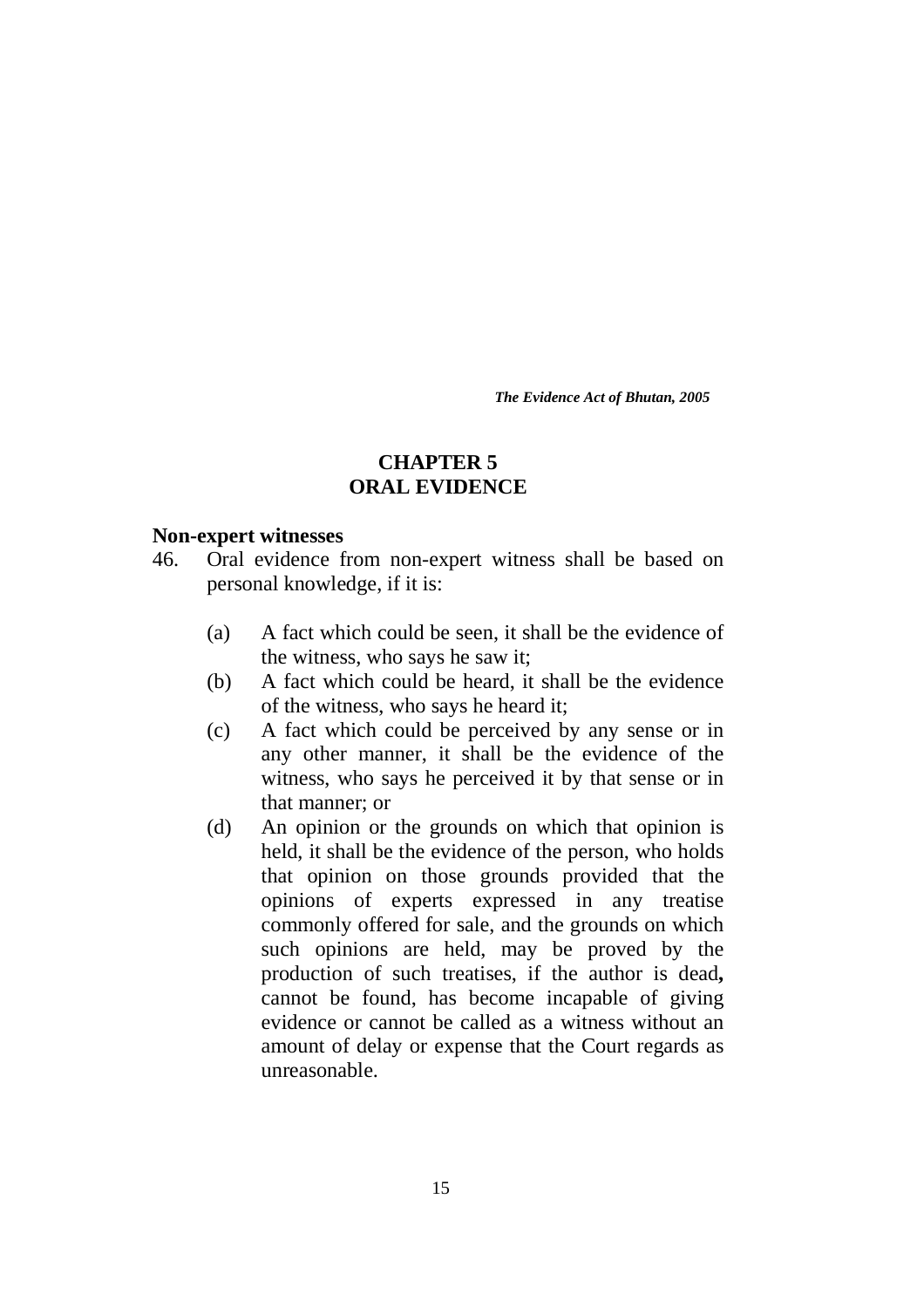47. If oral evidence refers to the existence or consideration of a document or physical thing, the Court may, if it thinks fit, require the production of such document or material thing to the Court for inspection by the Court and the parties.

## **Expert witnesses**

48. If scientific, technical or other specialized knowledge will assist the Court to assess the evidence or a fact in issue, a witness, who is qualified as an expert in skill, knowledge, experience, training or education may testify as an expert witness when required by the Court.

## **Number of witnesses**

49. No particular number of witnesses shall be required to give oral evidence in a legal proceeding.

## **Competency of witnesses**

50. All persons shall be deemed competent to give oral evidence in a legal proceeding unless the Court determines that they are unable to understand the questions put to them or give rational answers to questions.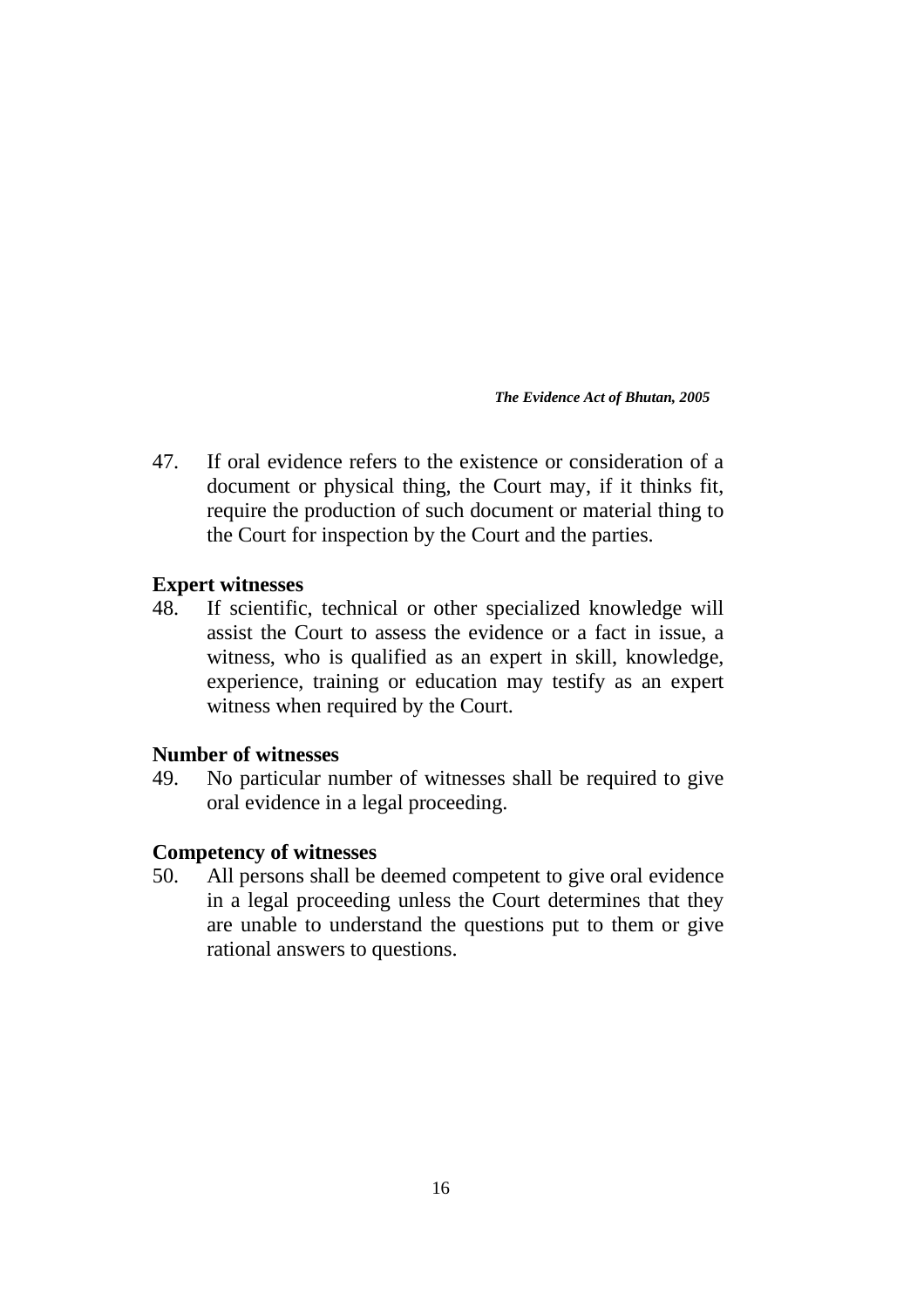- 51. If a witness has difficulty communicating by reason of a physical or mental disability, the Court may order that the witness give oral evidence by any mean that enables the evidence to be intelligible.
- 52. A witness, who is unable to speak, may give evidence in any other intelligible manner, such as by writing or by signs, but such writing shall be written and the signs shall be made in open Court, unless that part of the legal proceeding is held "in camera". Evidence so given shall be deemed to be oral evidence.

## **Child witness**

- 53. At every stage in a legal proceeding, a child shall testify only in the presence of the child's parent or guardian except when:
	- (a) Court is satisfied that the child is intelligent enough to understand and answer the question; and
	- (b) The child's parent or guardian is unavailable and there exists good cause for their absence.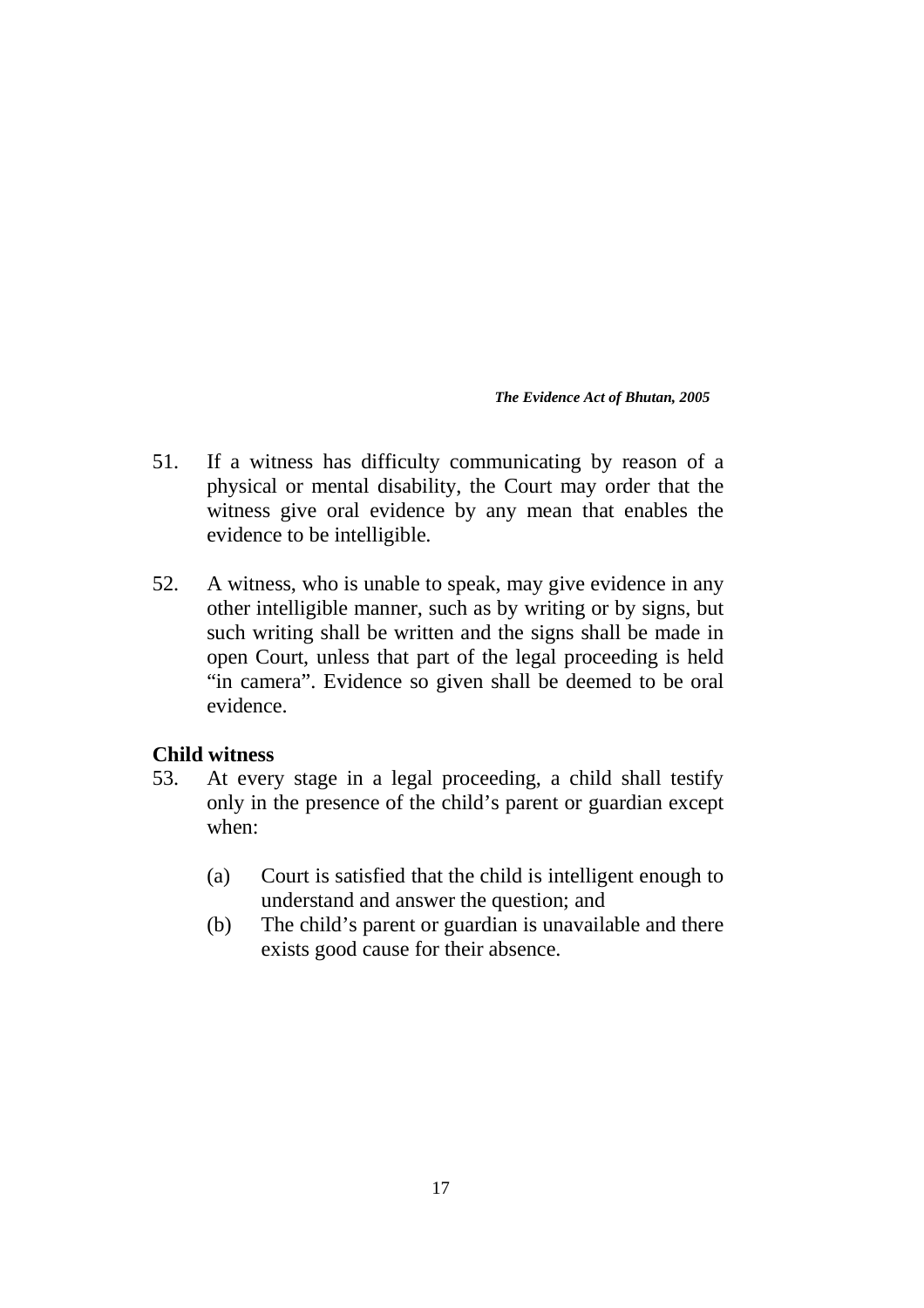## **Drangpon as witness**

54. No Drangpon shall testify in relation to any case adjudicated by him.

## **Accomplice witness**

55. The Court may permit any person, who was connected with the crime at issue in the legal proceeding to give oral evidence but that accomplice has the right to refuse to give oral evidence on the grounds that doing so may implicate him in the crime.

## **Hostile witness**

56. If the witness gives testimony that is adverse to the party questioning the witness or acts in a manner that is adverse to that party, then the party may ask the Court's permission to treat the witness as hostile.

## **Spouse as witness**

57. The husband or wife of any party to the legal proceeding is competent as a witness, except that husband or the wife shall not be required to give evidence about any privileged communications.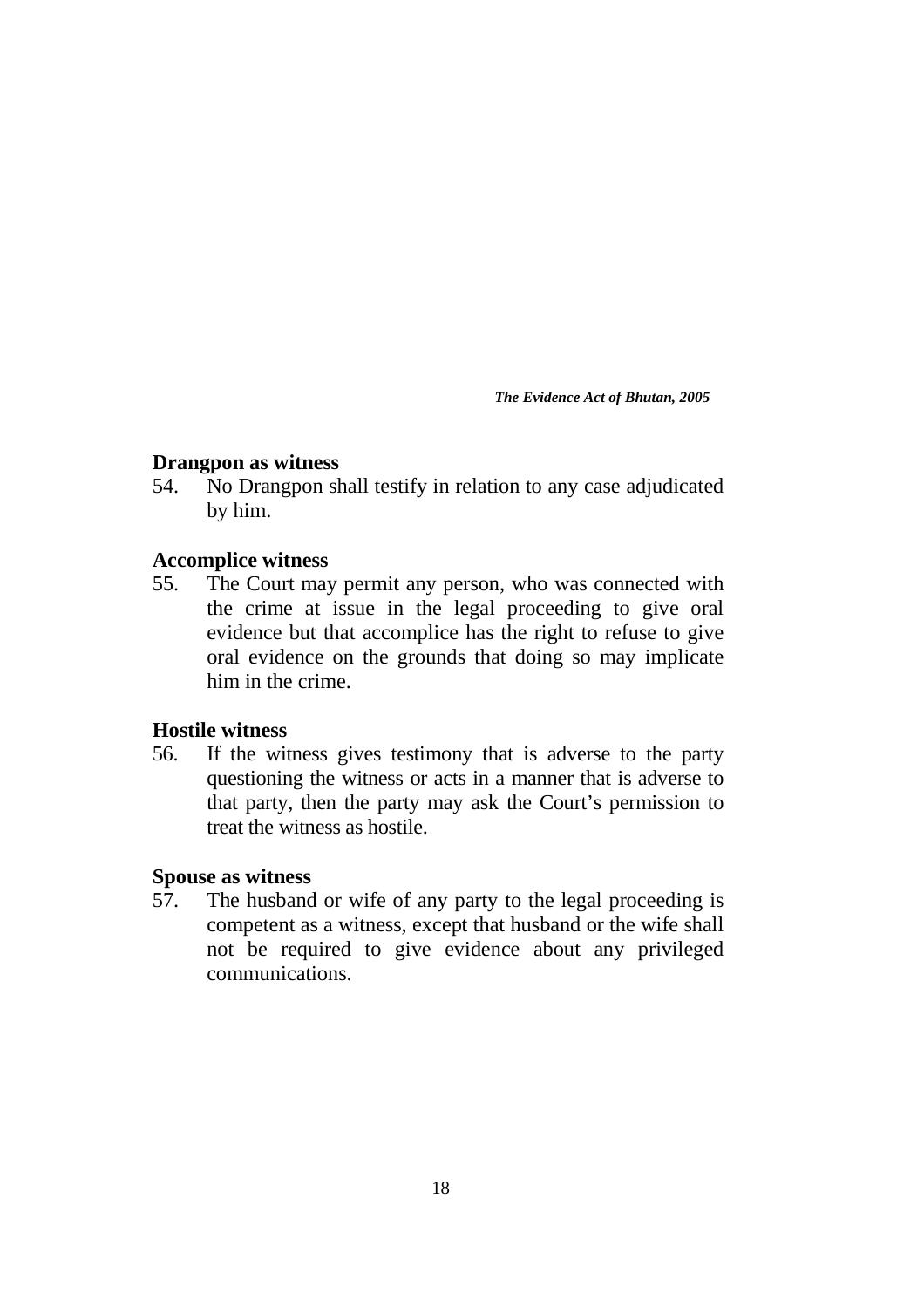## **Demeanour of a witness**

58. When the Court has recorded the evidence of a witness, the Court may also record such remarks about the demeanour of such witness while under examination that the Court may find material.

#### **Refreshing a witness's memory**

59. If the memory of a witness is refreshed by a document, then the adverse party may cross-examine the witness upon that document.

#### **Impeachment of a witness**

60. A witness shall not be impeached by evidence of bad character except, when the evidence of bad character relates to the person's truthful or untruthful character and such character has been put in issue.

#### **Impeachment of a witness by a prior inconsistent statement**

61. Where a party alleges that a witness had made a statement orally, in writing, or recorded on audio tape or video tape that is inconsistent with the witness's present statement, the Court may grant leave to the parties to cross-examine the witness using the prior inconsistent statement.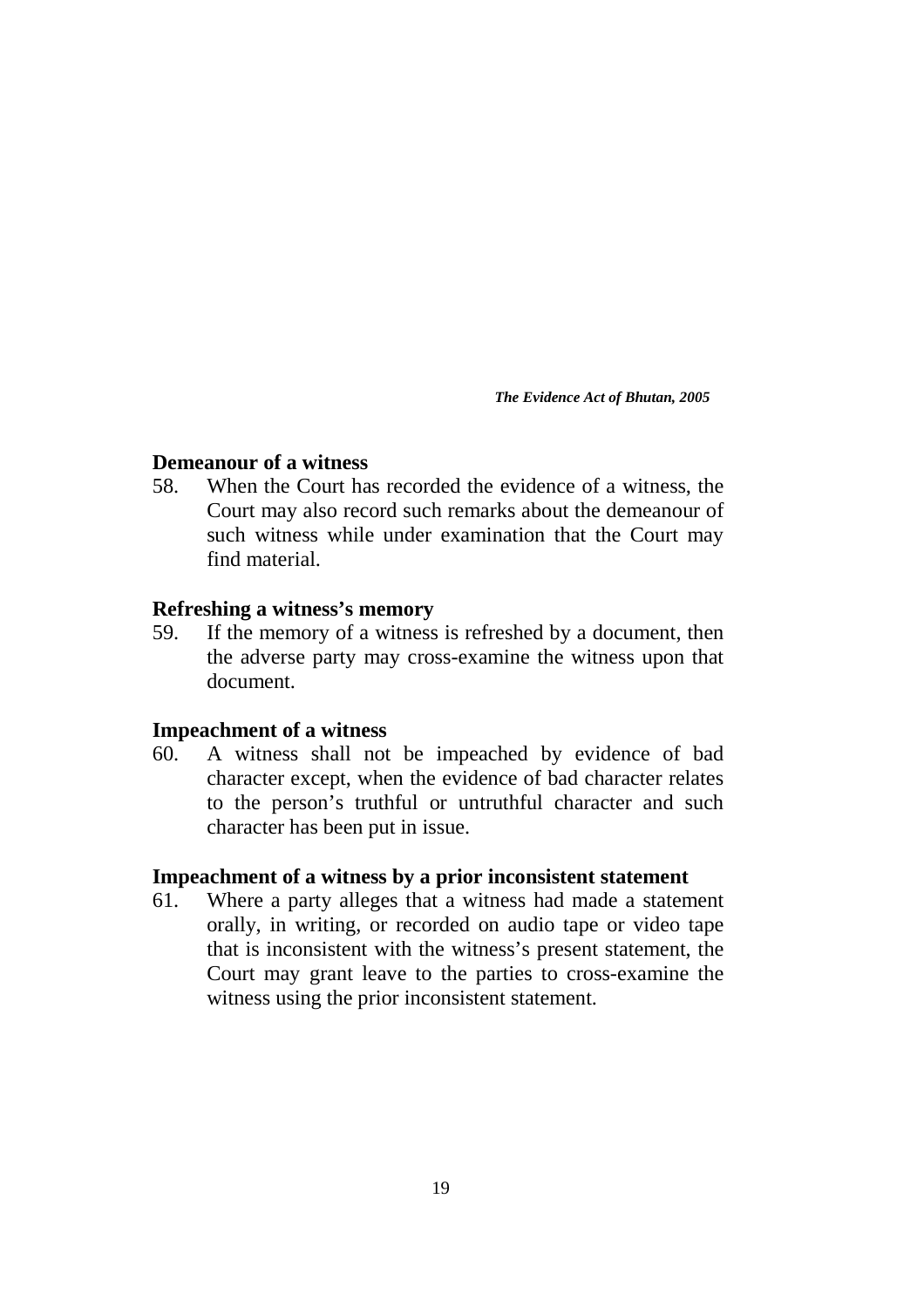- 62. If the witness does not admit that the witness has made the prior inconsistent statement, the cross-examiner is not to adduce evidence of the prior inconsistent statement unless and until the cross-examiner:
	- (a) Informs the witness of the circumstances surrounding the making of the prior inconsistent statement to enable the witness to identify or remember the prior inconsistent statement;
	- (b) Shows the witness the prior inconsistent statement or plays the recording of the prior inconsistent statement to the witness; and
	- (c) Draws the witness's attention to so much of the prior inconsistent statement as is inconsistent with the witness's present statement.

## **Impeachment of a witness by evidence of conviction of a crime**

63. A witness other than the accused shall not be impeached by the evidence of conviction of a crime except when the crime of which the witness was convicted involved dishonesty or fraud.

## **Admissibility of evidence showing conviction of a defendant**

64. Evidence showing that on another occasion the defendant has been convicted of a crime or committed a wrong or other act is not admissible except as relevant to show motive, opportunity, intent or plan in relation to the crime at issue in the legal proceeding.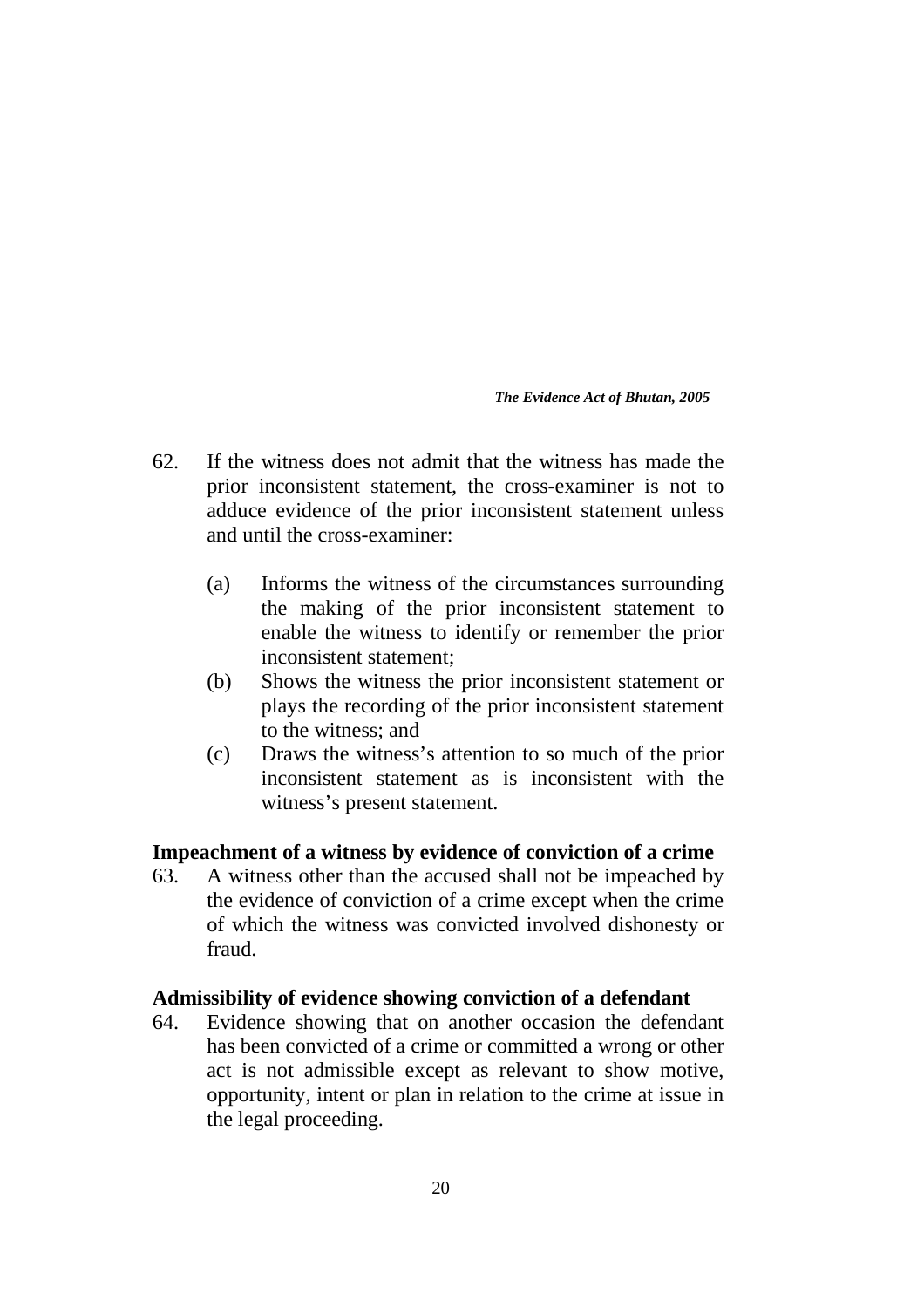## **Evidence of a victim's sexual behaviour in a sexual misconduct**

- 65. In a sexual offence or any criminal or civil case in which sexual misconduct is at issue, evidence of a victim's past sexual behaviour or alleged sexual predisposition is not relevant except:
	- (a) If offered to show the victim's consent;
	- (b) If offered to show that a person other than the accused was the attacker or aggressor; or
	- (c) The victim puts past sexual behaviour or predisposition in issue.

## **Evidence of habit or routine**

66. Evidence of the habit or routine practice of a person or a corporation is relevant to prove that the conduct of that person or corporation on a particular occasion was in conformity with the habit or routine practice.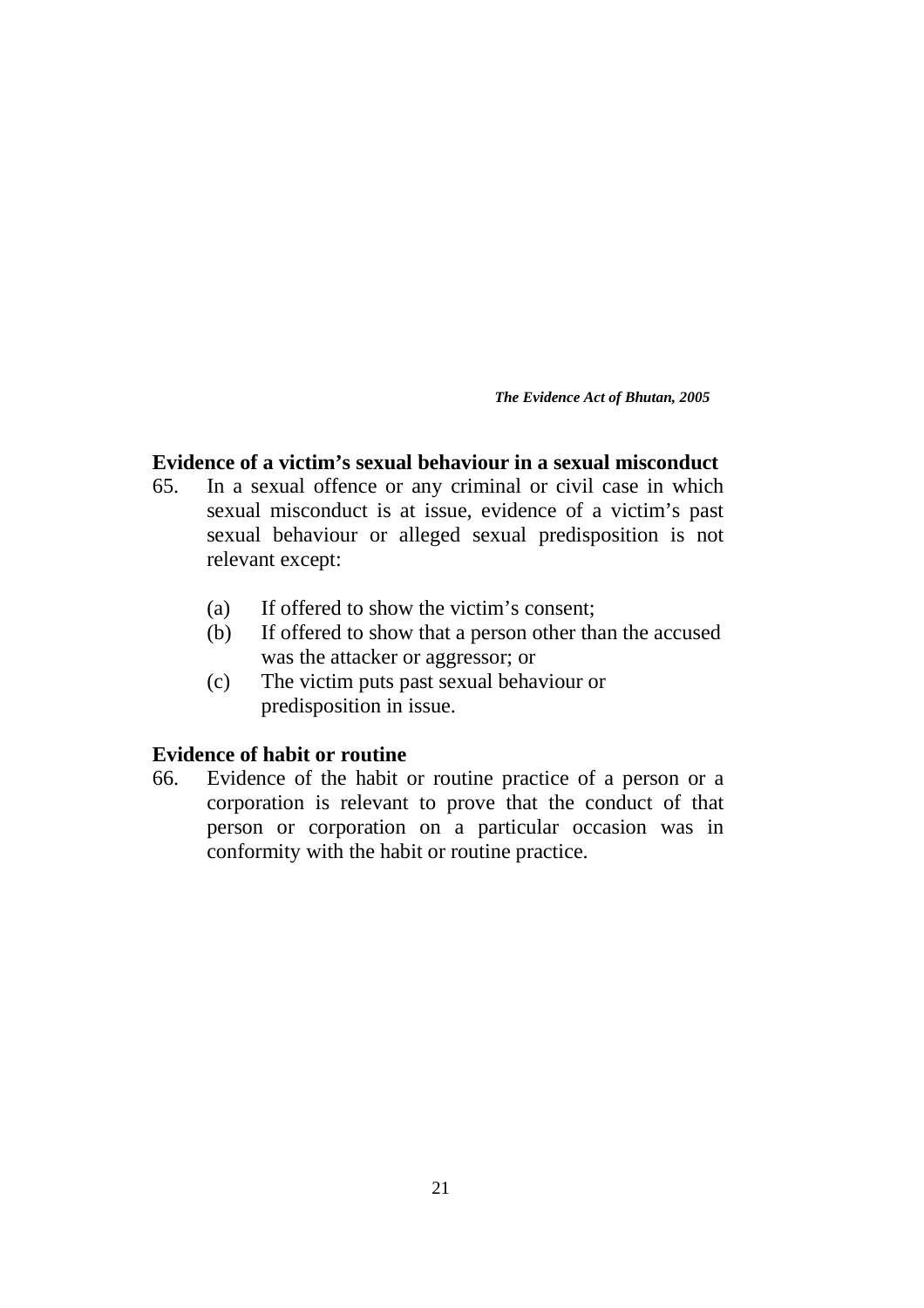## **CHAPTER 6 QUESTIONING OF WITNESSES**

#### **Role of the Court**

- 67. The Court may question witnesses whether called by itself or by a party.
- 68. The Court shall exercise reasonable control over the mode and order of questioning of witnesses and presenting evidence so as to:
	- (a) Make the questioning and presentation effective for the ascertainment of the truth;
	- (b) Avoid needless consumption of time; and
	- (c) Protect a witness from harassment or undue embarrassment.
- 69. The Court on its own or at the request of a party may call witnesses and all parties are entitled to cross-examine such witnesses.

## **Limitation of cross-examination**

70. Cross-examination shall be limited to the subject matter of the direct examination and matters affecting the credibility of the witness. The Court may, in the exercise of discretion permit inquiry into additional matters.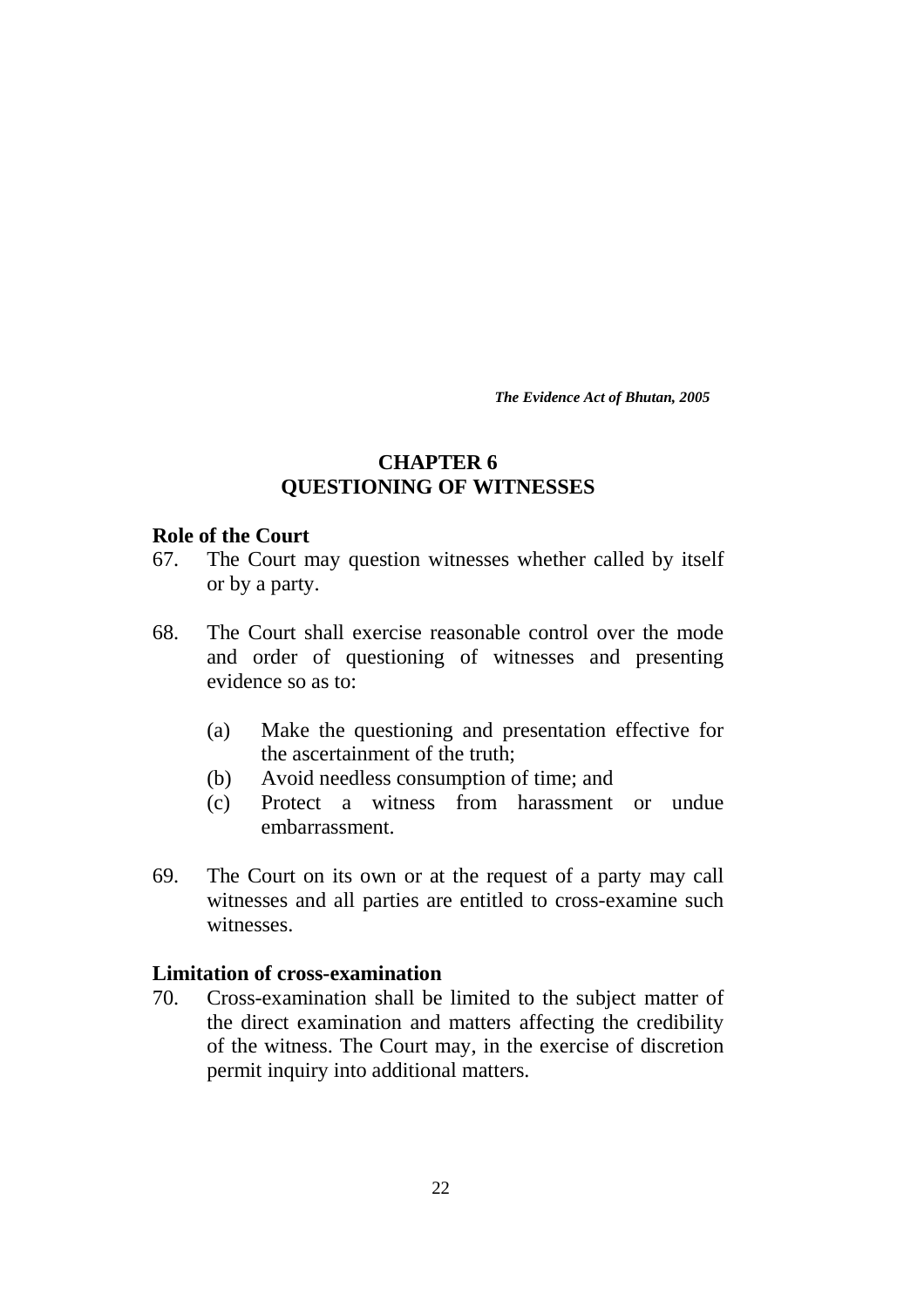## **Re-examination**

71. The party, who has called a witness may question the witness again on re-examination after the cross-examination but the re-examination shall be limited to matters testified to on cross-examination.

## **Leading questions**

- 72. Leading questions shall not be permitted on direct examination of a witness except as the Court determines is necessary to develop the witness's testimony or the Court has declared the witness hostile.
- 73. Leading questions are permitted on cross-examination.

## **Improper questions**

- 74. The Court may disallow a question put to a witness in direct examination, cross-examination or re-examination and inform the witness that the witness need not answer the question, if the question is:
	- (a) Misleading;
	- (b) Repetitive; or
	- (c) Unduly annoying, harassing, intimidating, offensive or oppressive.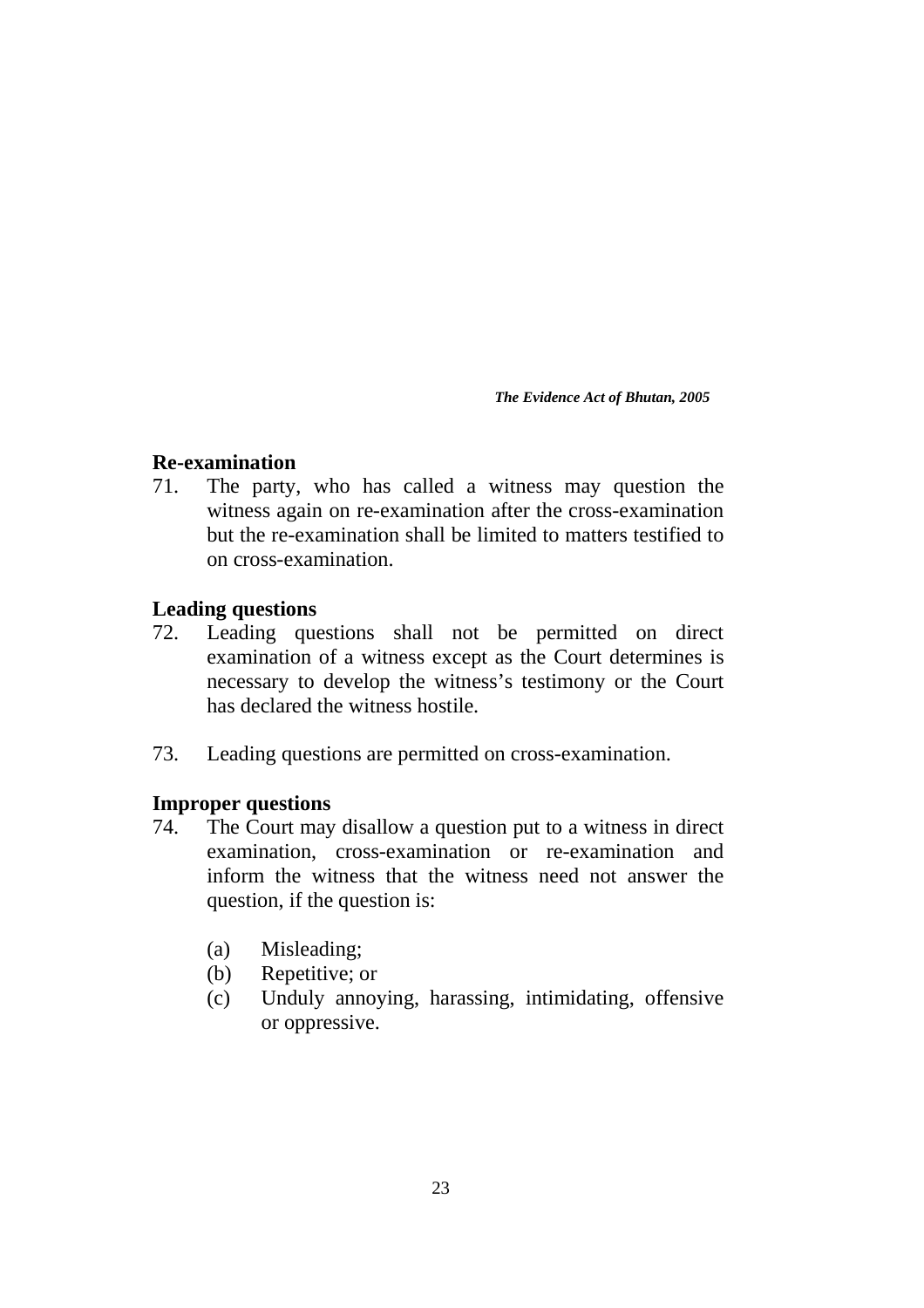## **Exclusion of witnesses**

75. The Court on its own or at the request of a party may order a witness to be excluded from the courtroom except a party witness.

## **CHAPTER 7 HEARSAY**

## **Hearsay**

76. Hearsay is an out of court statement made by a person who is not examined as a witness.

## **Oral statements that are not hearsay**

- 77. The types of oral statements which are not hearsay, when a prior statement by the witness:
	- (a) Who is giving oral evidence and the prior statement is inconsistent with the statement made while giving oral evidence or was made in another legal proceeding or was written down in a document that is available for inspection by the Court and the parties;
	- (b) Giving oral evidence is consistent with a statement given by the witness while giving oral evidence and is offered to rebut an expressed or implied charge against the witness of fabrication or improper influence or motive; or
	- (c) Giving oral evidence is one of identification of a person made after seeing or perceiving the person.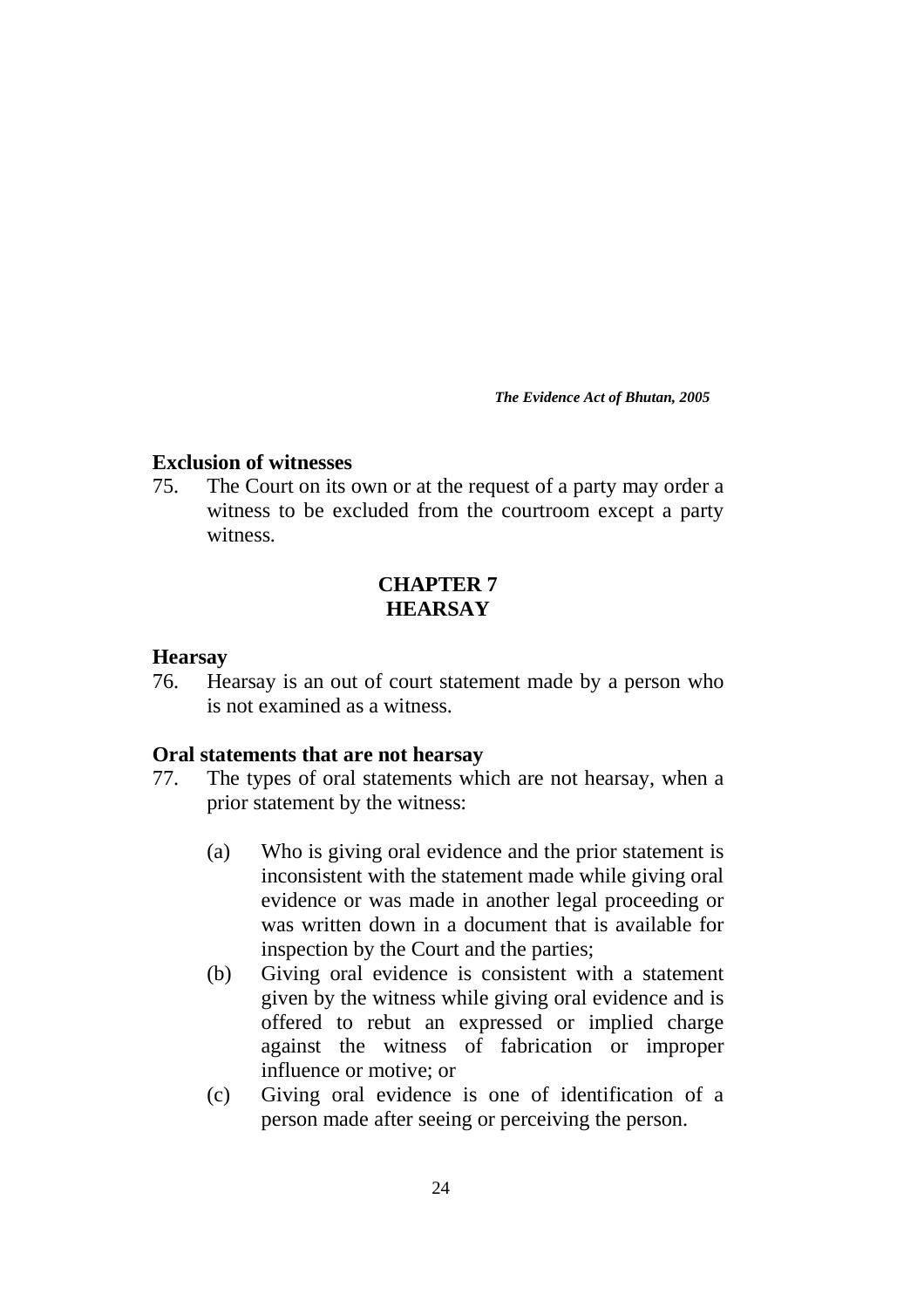## **Written statements that are not hearsay**

78. The following types of written statements are not hearsay:

- (a) Records of regularly conducted business activity made at or near the time of that activity by a person with knowledge of that activity and kept in the course of the regularly conducted business;
- (b) Records maintained by the Government that are generally available to the public for inspection or sale;
- (c) Entries in any public or official book, register or record made by a public servant in the regular course of official duties; or
- (d) Published maps, charts, and plans offered for public sale and made under the authority of the Government.

## **Hearsay exceptions**

- 79. Hearsay evidence is not admissible except with leave of the Court in considering whether:
	- (a) It would have been reasonable and practicable for the party by whom the evidence was introduced to have produced the maker of the original statement as a witness;
	- (b) The original statement was made contemporaneously with the occurrence or existence of the matters stated: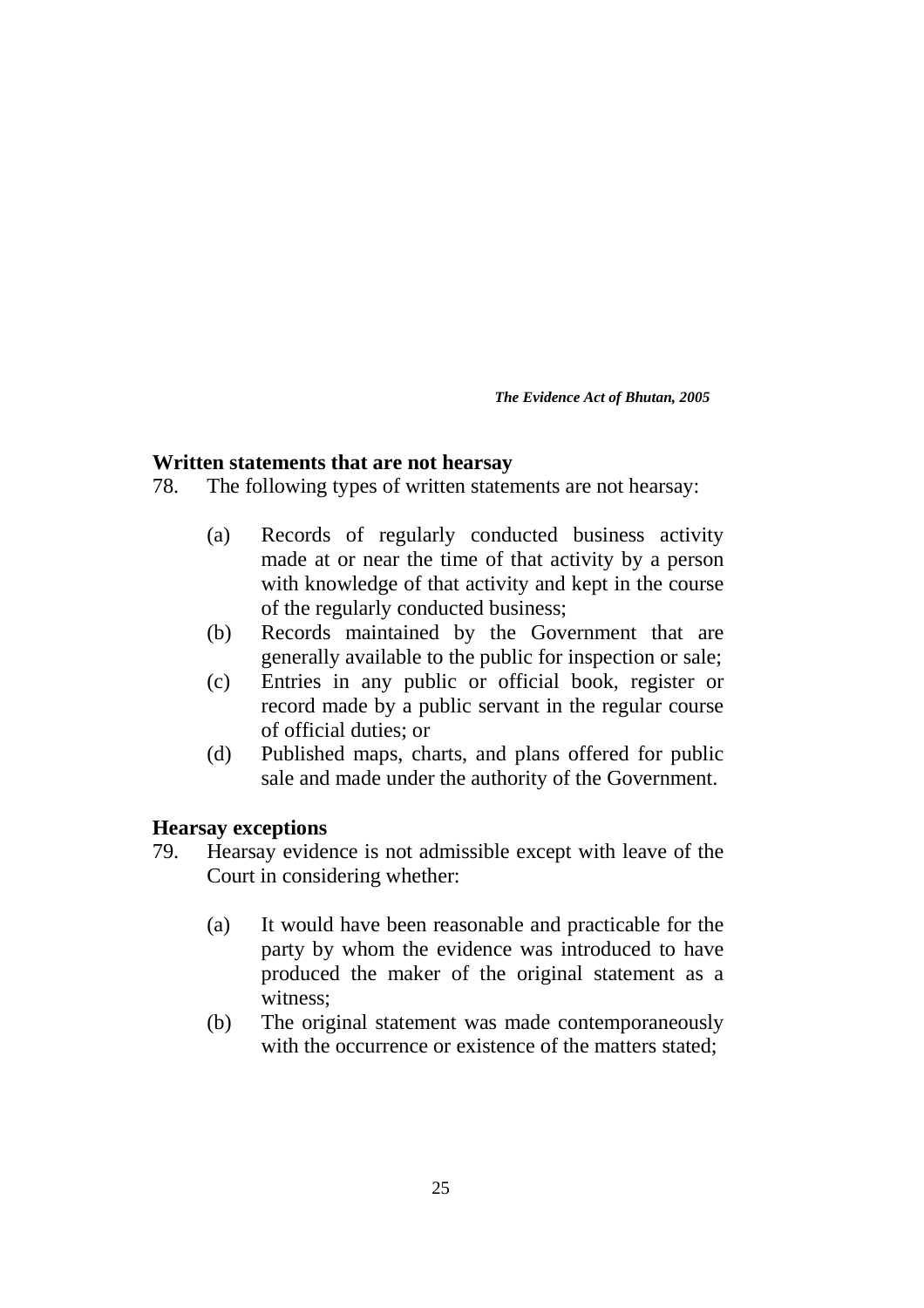- (c) The statement involves multiple hearsay; and
- (d) Any person involved in the statement had any motive to conceal or misrepresent the matters involved in the statement.

## **CHAPTER 8 ADMISSIONS**

## **Admissions**

80. An admission is a statement, oral or documentary, made by a party, someone authorized by the party to speak on behalf of the party, an agent of the party or a co-conspirator, which suggests any inference as to any fact in issue or relevant fact.

## **Proof of admissions**

- 81. Admissions are relevant and may be proved as against the person who makes them or the representative-in-interest, but they cannot be proved by or on behalf of the persons, who makes them or by the representative-in-interest, except in the following cases:
	- (a) When the admission is of such a nature that, if the person making the admission is dead, it would be relevant as between third persons;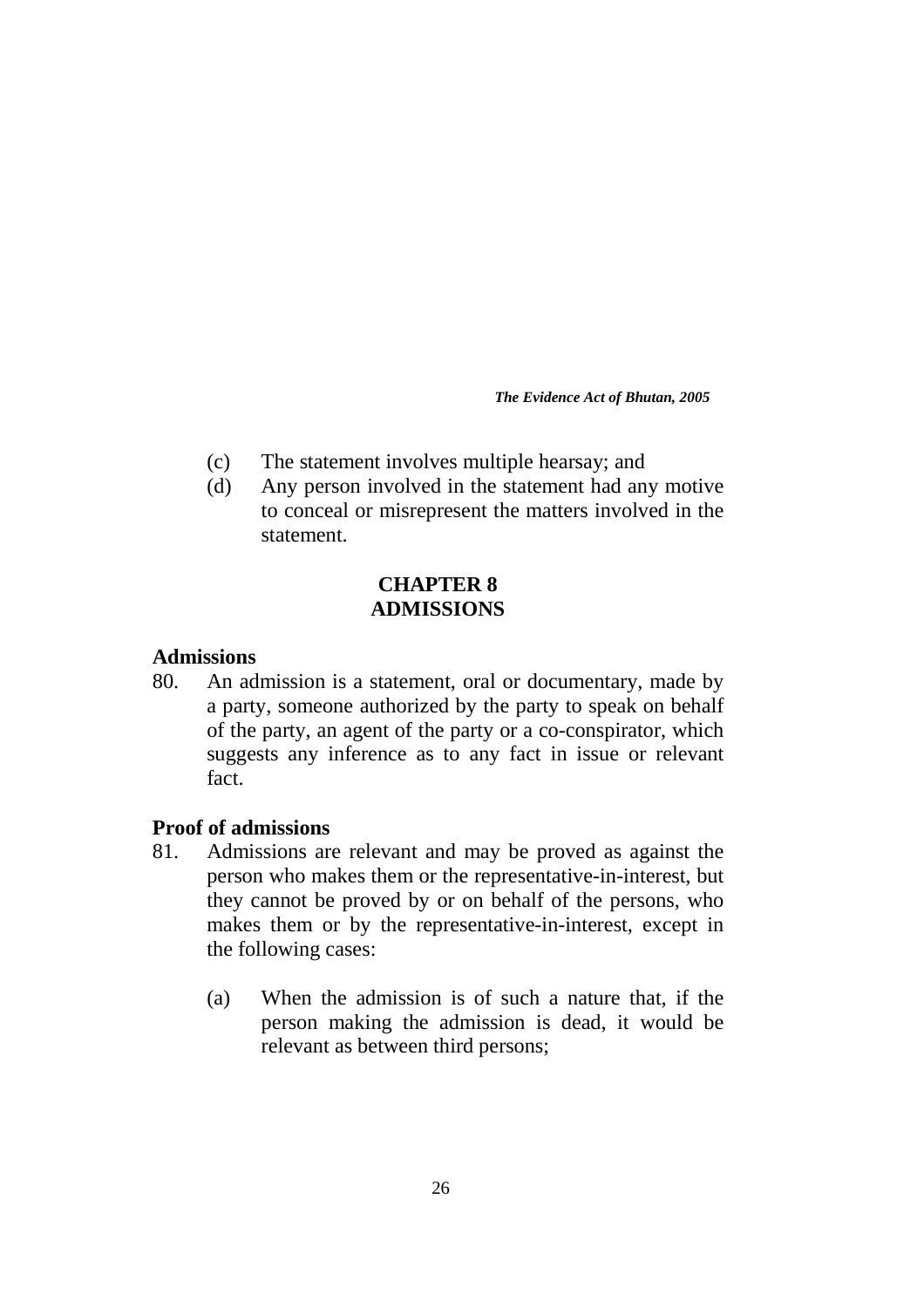- (b) When the admission consists of a statement of the existence of any state of mind or body, relevant or in issue made on or about the time such state of mind or body existed, and is accompanied by conduct rendering its falsehood improbable; or
- (c) If the admission is relevant otherwise than as an admission.
- 82. When evidence of an admission is adduced or taken, the Court shall consider that the admission was:
	- (a) Actually made;
	- (b) Made voluntarily;
	- (c) Not made in one's own favour or with ulterior motives;
	- (d) True and reliable; or
	- (e) Relevant to the content of the document.

## **Admission in civil cases, when relevant**

83. No admission shall be relevant in civil cases, if it is made either upon an express condition that evidence of it is not to be given or under circumstances from which the Court can infer that the parties agreed together that evidence of which it should not be given.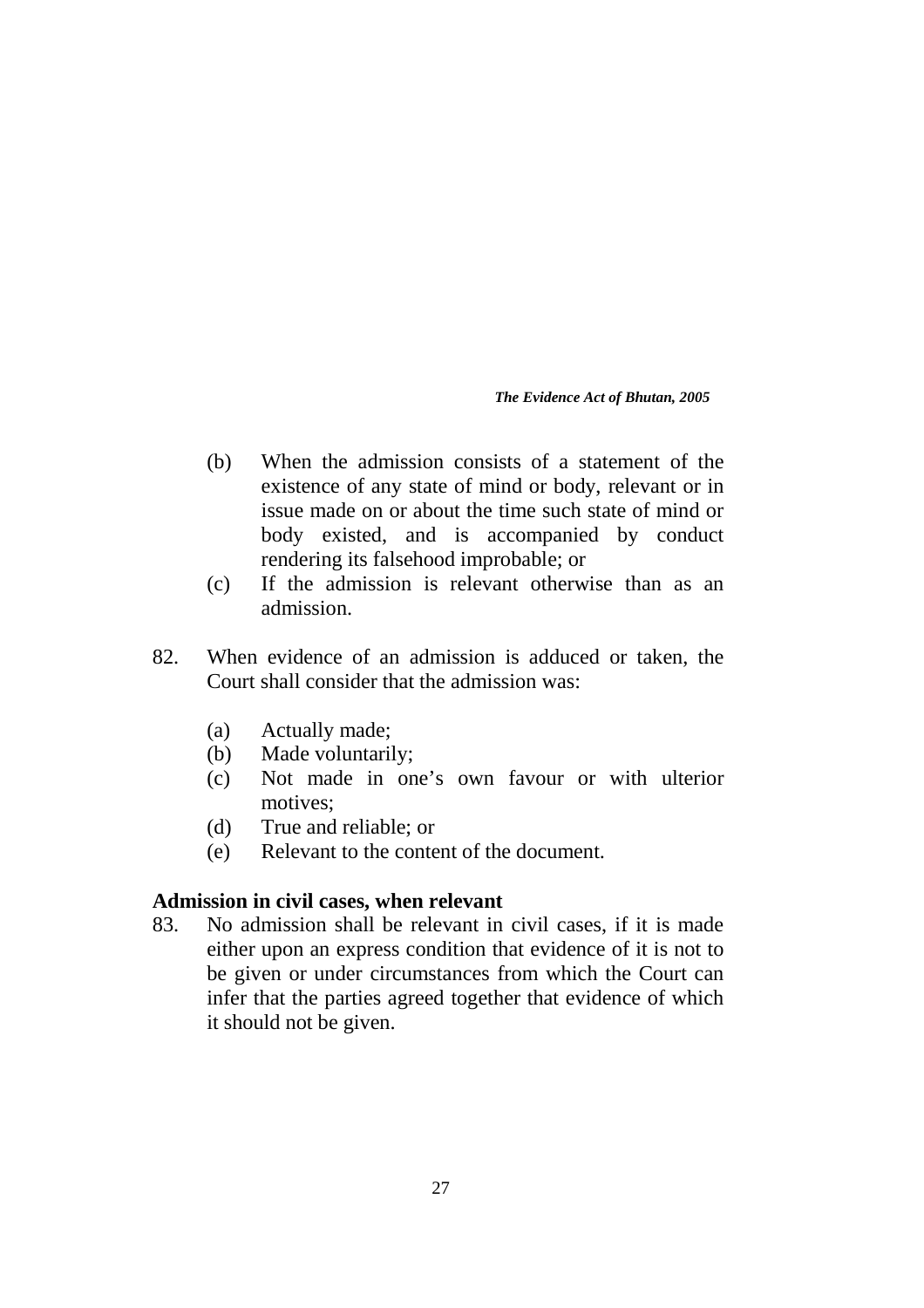## **CHAPTER 9 CRIMINAL CONFESSIONS**

## **Criminal confession**

84. Any statement, which is made at any time by a person charged with a crime stating or suggesting that the person committed the crime, shall be the confession of the person.

## **Validity of a confession**

- 85. The Court shall not consider any confession to be valid unless the confession is proven to be:
	- (a) Made voluntarily;
	- (b) Given independently; and
	- (c) Made without duress, coercion, undue influence or inducement.
- 86. If the confession is made to the police officer or any other police official, it shall not be valid unless the confession is proven to be made, after the police officer or the police official had:
	- (a) Warned the person that anything he says can be used against him in a legal proceeding;
	- (b) Notified that he has a right to a Jabmi; and
	- (c) Informed that, if he cannot afford a Jabmi, the Government will provide him with a Jabmi.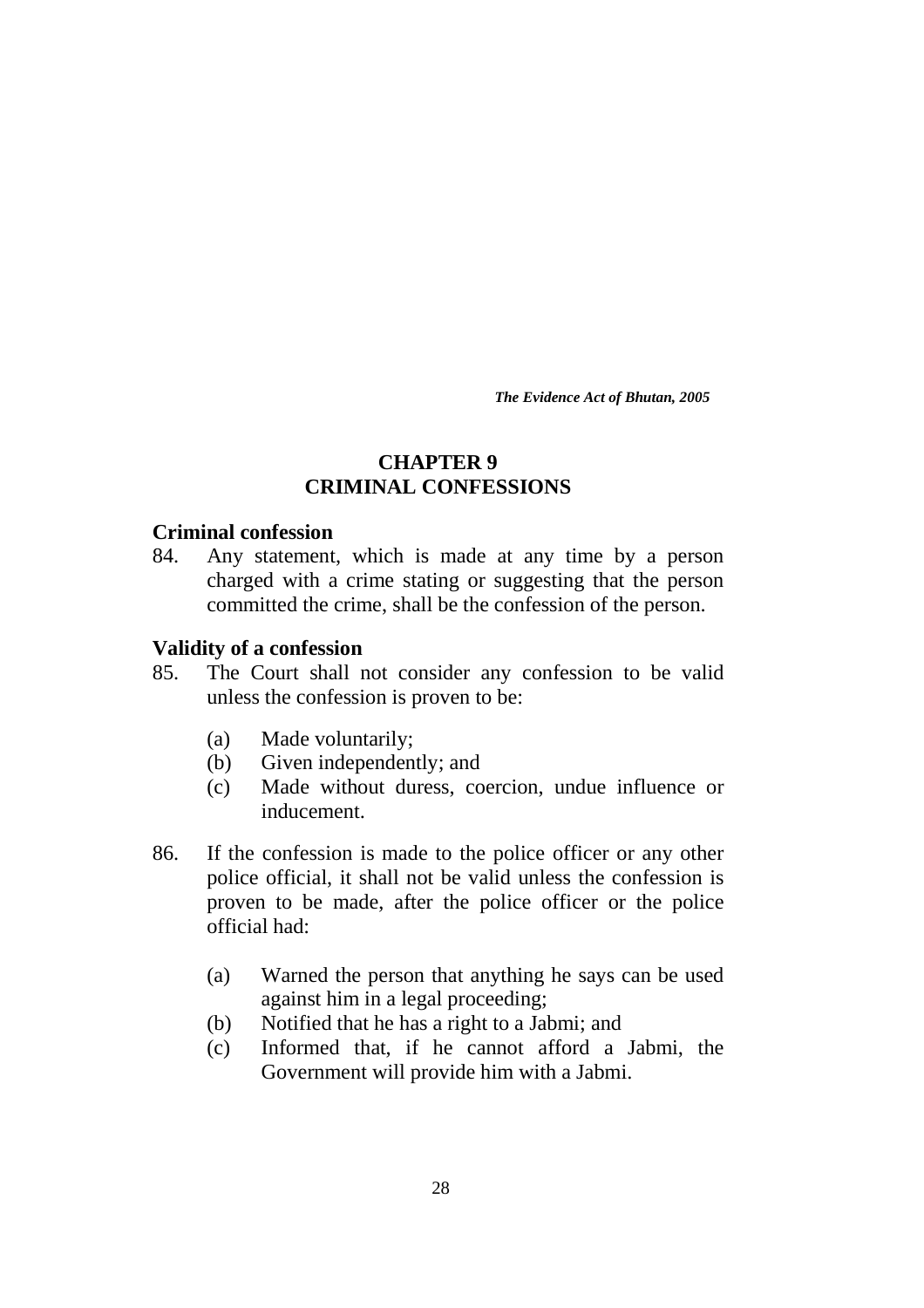## **Proceeding when there is a confession**

87. A person, who confesses and a person to whom the confession was made, both shall be present at the legal proceeding in which the confession is at issue.

## **Confession to a police officer**

- 88. A confession made to a police officer or other police official shall not be admissible without corroborating evidence of the validity of the confession.
- 89. When a person confesses to a police officer, the police officer must follow the procedure set forth in this Act.

## **Verification of a confession**

90. The Court shall verify a confession in the presence of the person who confessed and the person to whom the confession is made.

## **Irrelevancy of a confession**

- 91. A confession made by any person is irrelevant and inadmissible in a criminal proceeding, if the making of the confession appears to the Court to have been caused by any:
	- (a) Inducement;
	- (b) Threat;
	- (c) Promise;
	- (d) Intoxication; or
	- (e) Incompetence or incapability.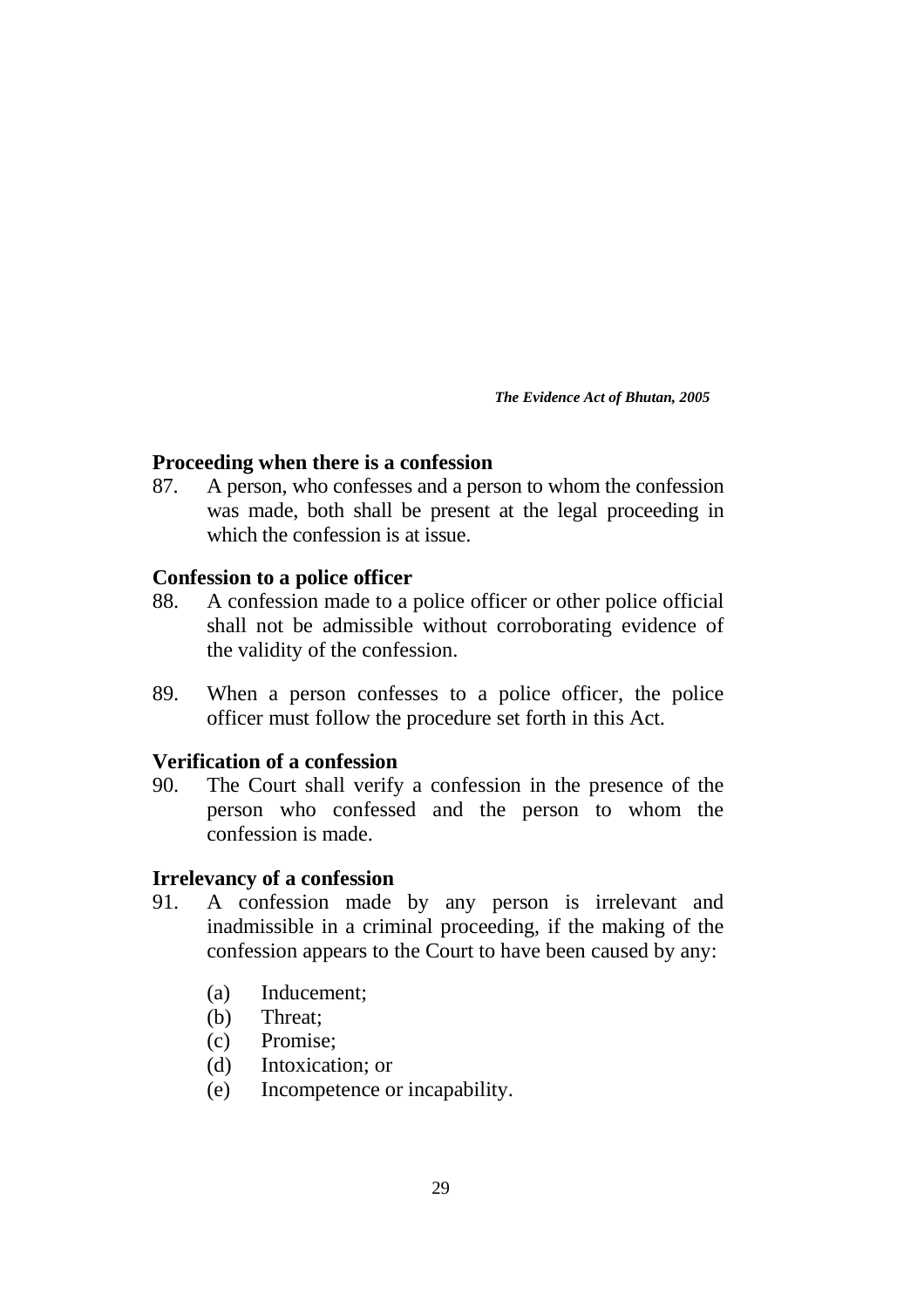## **Retraction or denial of a confession**

- 92. The Court shall proceed further, if a person:
	- (a) Had confessed and then denies the confession; or
	- (b) Has made counter-charges.
- 93. In instances where a confession is retracted or denied, the person shall be:
	- (a) Examined in the Court;
	- (b) Warned of the consequence of giving false information;
	- (c) Called upon to remember whether the person has or has not consciously committed the offence;
	- (d) Liable to be charged of perjury; and
	- (e) Investigated for the difference between the statement and words given or spoken before and after.

## **CHAPTER 10 PROOF AND BURDEN OF PROOF**

#### **"Proved", "disproved" and "not proved"**

- 94. Any fact is said to be proved or disproved, when the Court after considering the matters before it:
	- (a) Believes that such fact exists or does not exist; or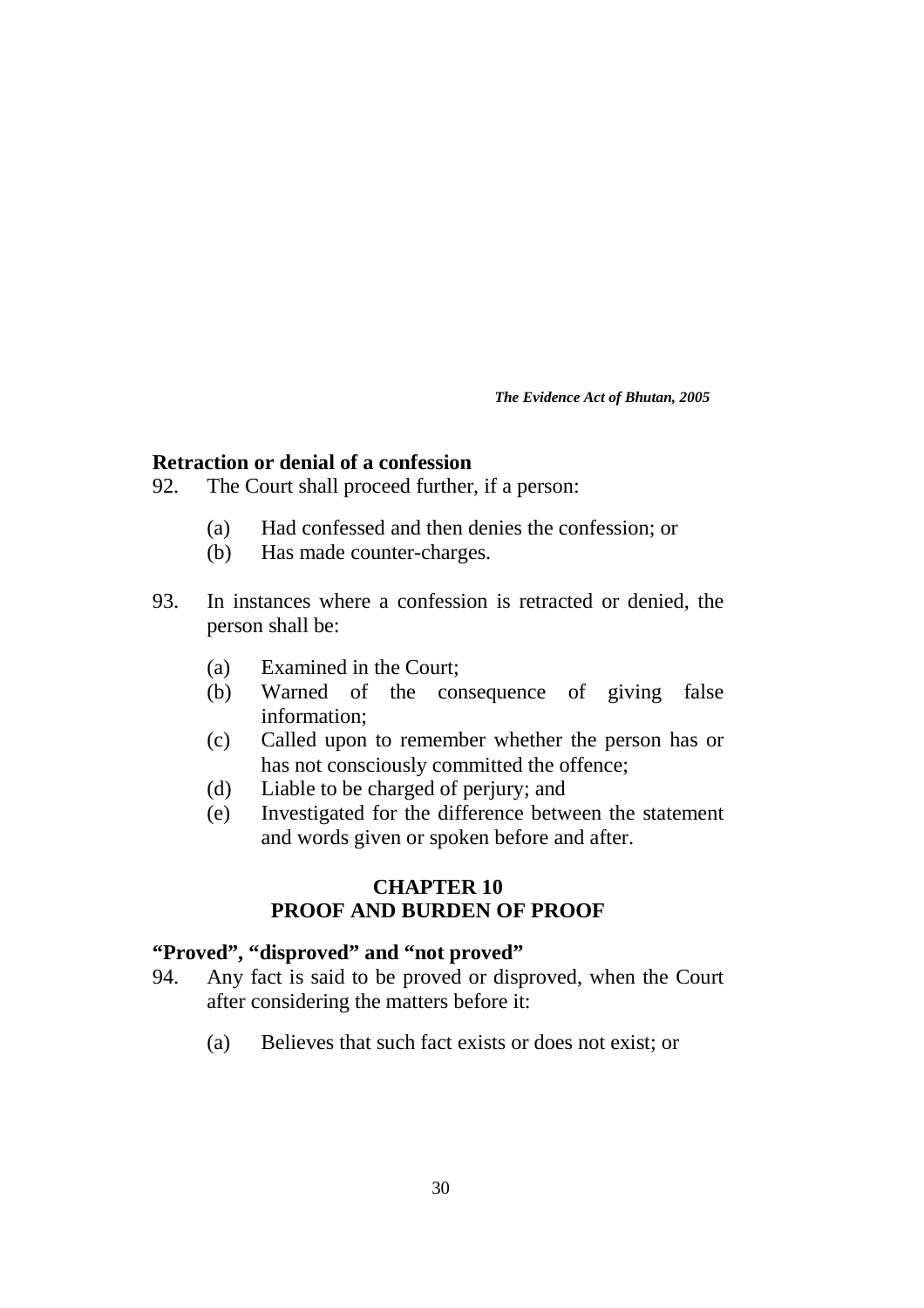- (b) Considers the existence or non-existence so probable that a reasonable person ought, under the circumstances of the particular case, to act upon the supposition that it does or does not exist.
- 95. A fact is said, "not to be proved" when it is neither proved nor disproved.

## **Proof of a document**

- 96. A document must be proved by the production of the document itself except, when the original is:
	- (a) In the possession of any person out of reach or not subject to the process of the Court;
	- (b) Lost or destroyed; or
	- (c) Not easily movable.
- 97. When a document cannot be proved as set forth in section 96(a) to (c) of this Act, then oral evidence as to the contents of the document may be given.

## **Burden of proof**

- 98. A party who substantially asserts the affirmative of the existence of the facts or issues must prove the existence of those facts or issues.
- 99. When any fact is within the knowledge of the person, the burden of proving that fact falls upon the person.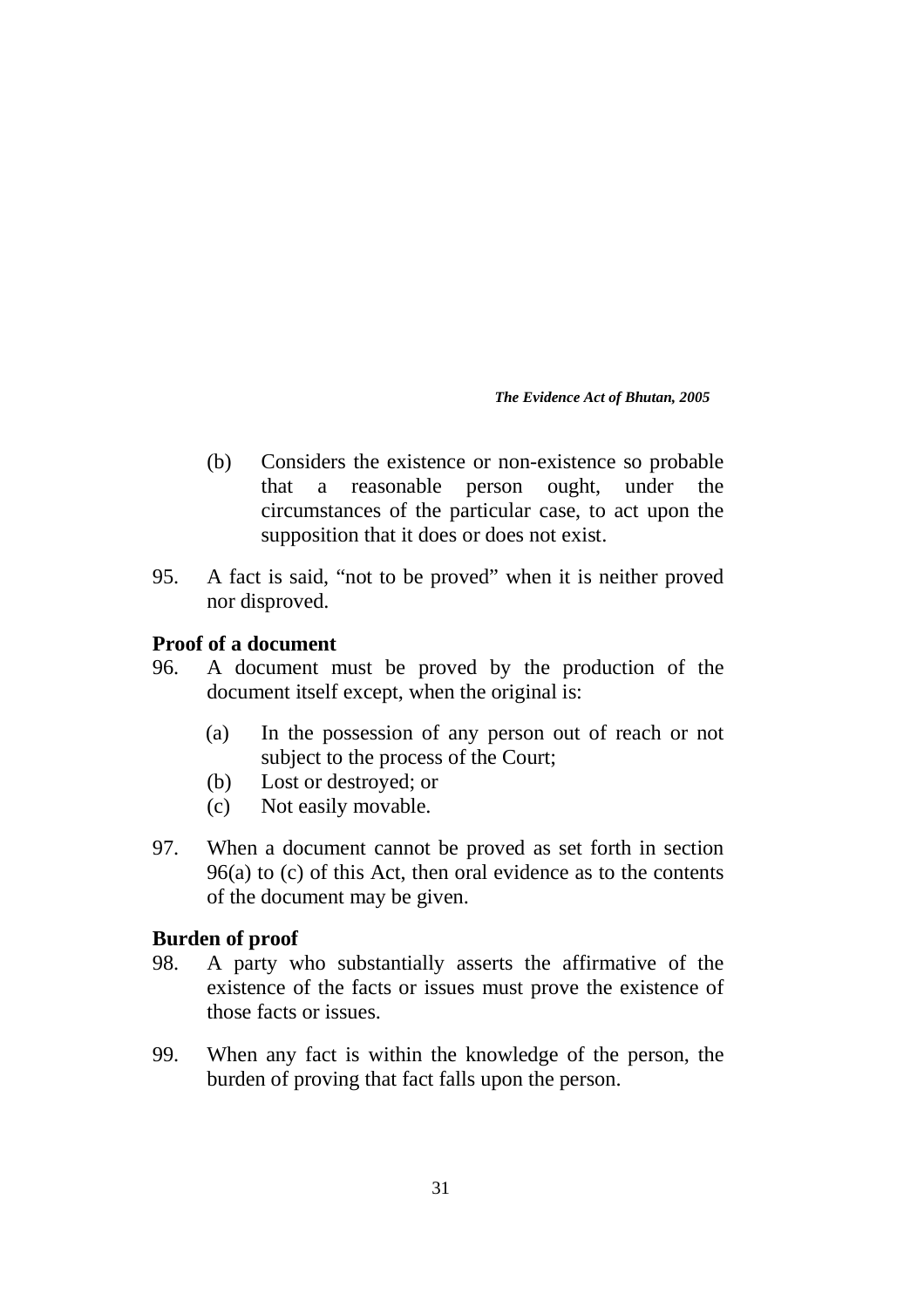## **CHAPTER 11 PRESUMPTIONS**

#### **Judicial notice**

- 100. The Court may presume the existence of any fact, which is not subject to reasonable dispute because it is:
	- (a) Generally known in the jurisdiction of the Court; or
	- (b) Capable of ratification by a source whose accuracy cannot be disputed.
- 101. Any party may object and give evidence as to why judicial notice should not be taken about a particular fact.
- 102. Judicial notice may be taken at anytime during a legal proceeding.

## **Presumption of authenticity of certain documents**

- 103. A Court may presume the authenticity of the following types of documents:
	- (a) A Government Notification;
	- (b) A document issued by the Government;
	- (c) A map or plan made by the Government;
	- (d) A document printed or published under the authority of the government of any country;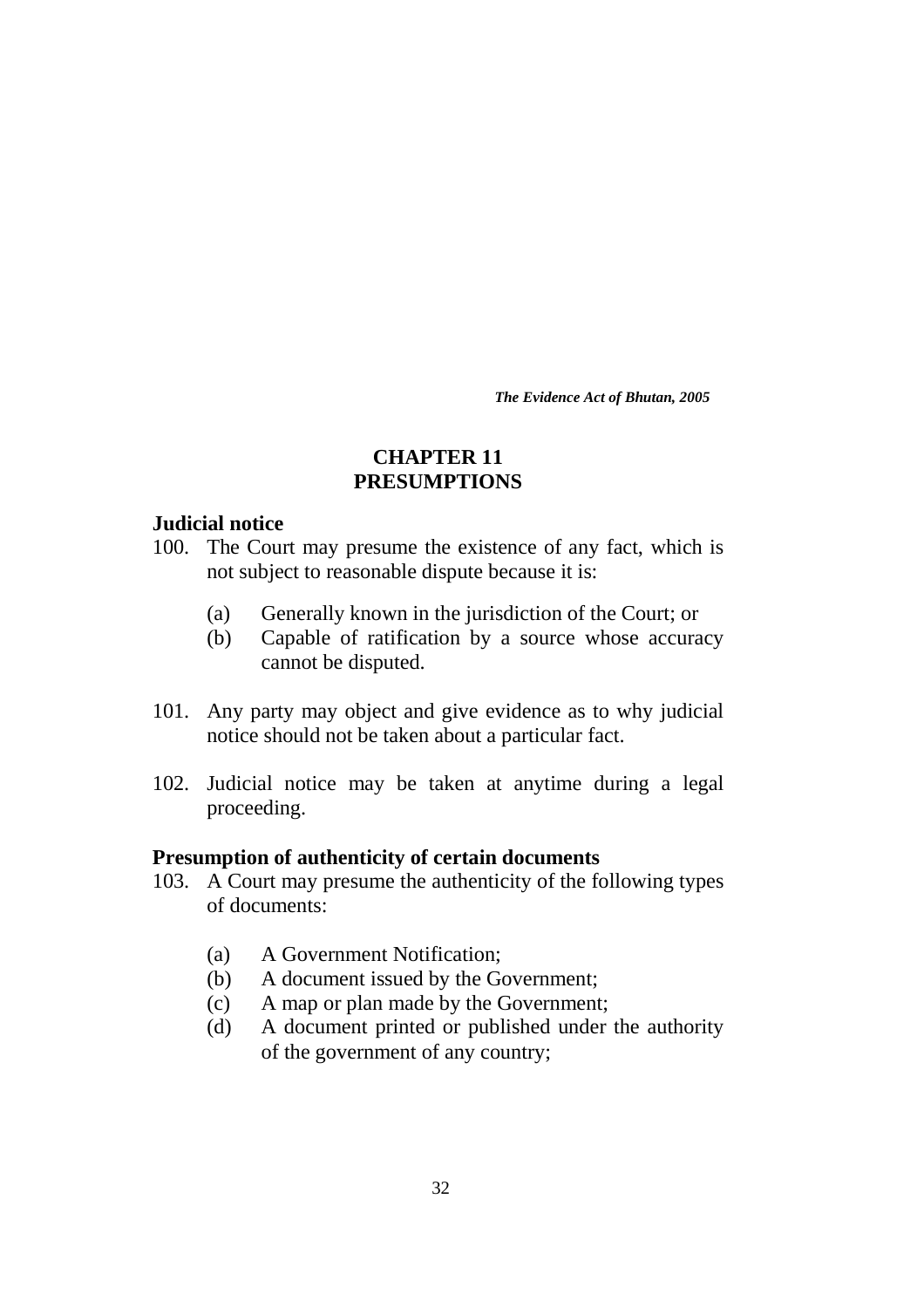- (e) A law of another country;
- (f) A report or decision of another country;
- (g) A power-of-attorney;
- (h) A certified copy of any judicial record of any country; or
- (i) A document certified by any representative of the government of another country.

## **Presumption as to thirty years old documents**

104. Where a document is proved to be thirty years old or more, the Court may presume that the signature and every other part of such document, which purports to be in the handwriting of any particular person, is in that person's handwriting and, in the case of a document executed or attested, that it was duly executed and attested by the persons by whom it purports to be executed and attested.

## **Presumption as to persons, who have not been heard of for nine years or more**

105. Where a person was proved to have been not heard of for nine years or more by those, who would naturally have heard, if the person had been alive, the Court may presume that the person is dead.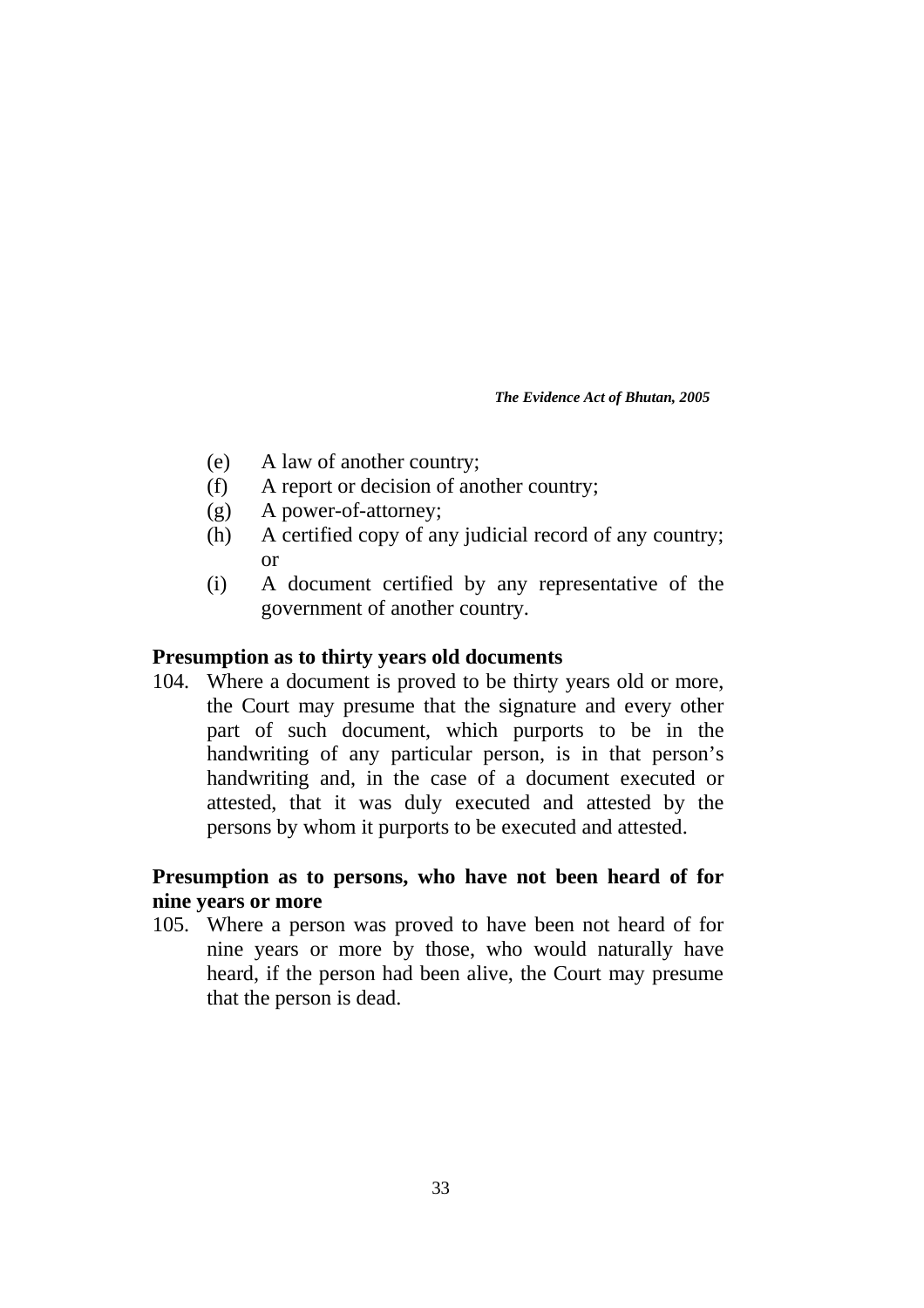## **Adverse presumption, when evidence is not produced**

106. The Court may presume that evidence, which could be and is not produced, would, if produced, be unfavourable to the person, who withholds it except that no adverse presumption shall apply to a defendant, who refuses to give oral evidence in a legal proceeding.

## **CHAPTER 12 PRIVILEGED EVIDENCE**

## **Official records**

- 107. The Head of the Department concerned of the Government may withhold evidence consisting of unpublished and nonpublic official records relating to affairs of state or communications made to a public officer in official confidence, when public interest would suffer by the disclosure thereof.
- 108. The Court may in such cases determine whether the claim of privilege is correct by examining such records "in camera" for the limited purpose of deciding whether the evidence should be disclosed or not and if the Court decides that the evidence shall not be disclosed, such evidence shall be regarded as privileged.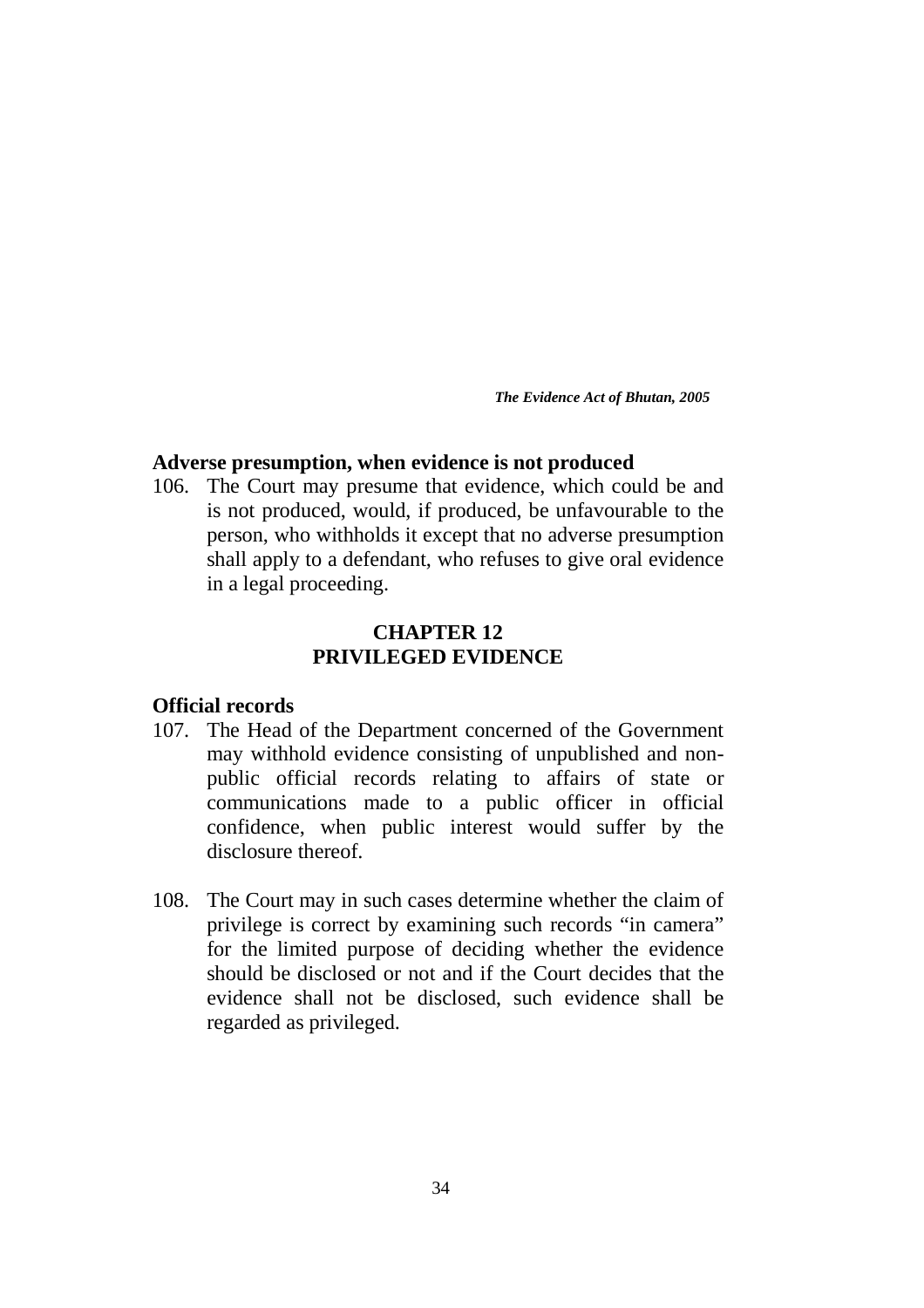## **Professional legal communications**

- 109. The Court shall not compel any Jabmi without the client's express consent to disclose:
	- (a) Any communication made to the Jabmi by the client in the course and for the purpose of his professional employment as a Jabmi;
	- (b) The contents or condition of any document of which the Jabmi has become acquainted in the course and for the purpose of professional employment; or
	- (c) Any advice given by the Jabmi to the client in the course and for the purpose of professional employment.
- 110. Nothing in this Act shall protect from disclosure any:
	- (a) Communication made by the client to the Jabmi in furtherance of any illegal purpose; or
	- (b) Fact observed by the Jabmi in the course of professional employment that he reasonably believes that the client has committed a crime or fraud.

#### **Communications during marriage**

111. No person, who is or has been married shall be compelled to disclose any communication made to the person by the person's spouse or ex-spouse during his or her marriage.